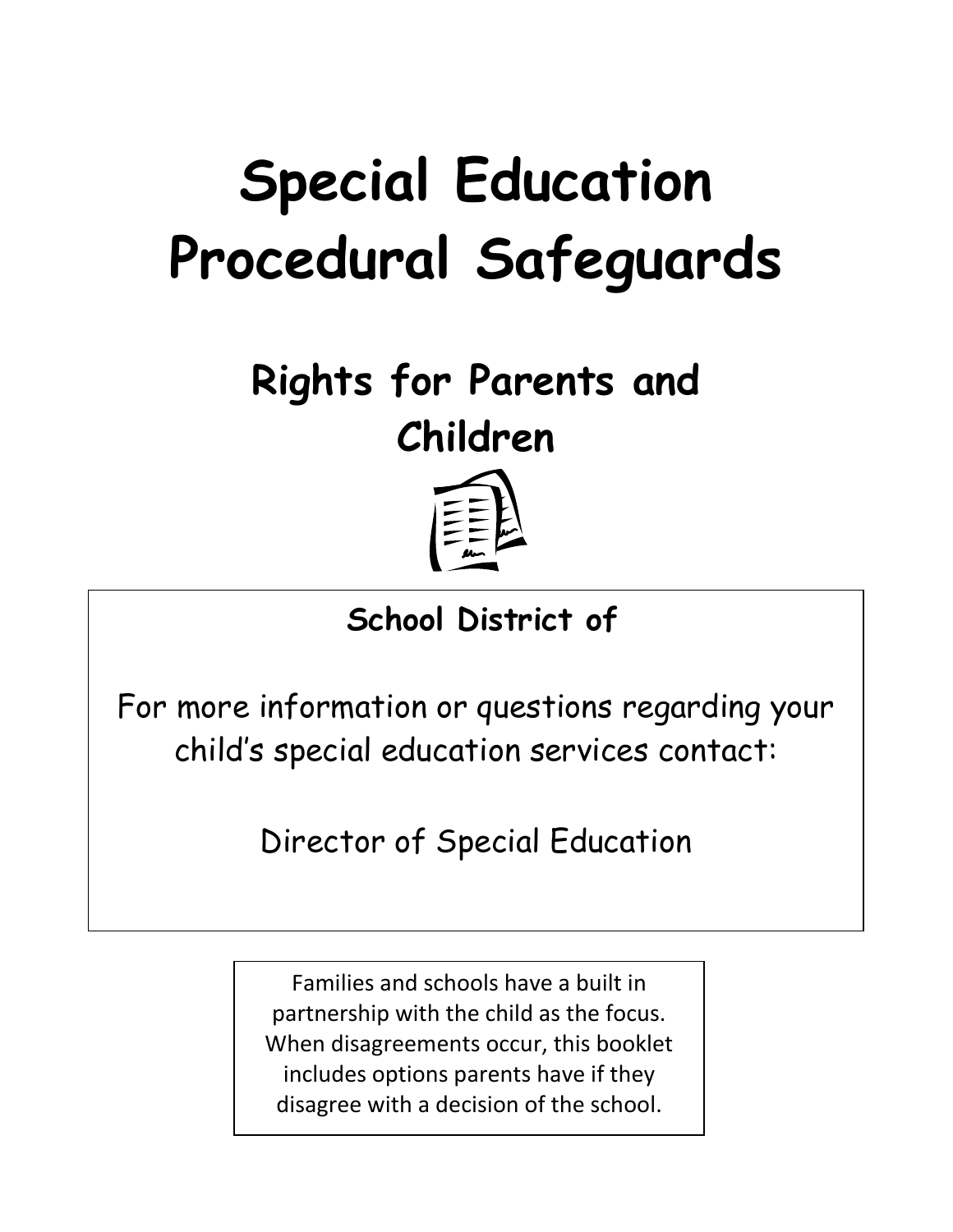# **Communication Options for Families**

### **Options Available if You Have Questions or Disagree with a Decision of the School**

*Families and schools have a "built-in" partnership with the child as the focus. This partnership will grow when parents and school staff work together. Disagreements may happen, but working together improves your child's education.* 

#### **What can you do when questions or concerns arise?**

- ◊ When concerns arise, families are encouraged to first talk directly with the people involved as soon as possible (see local contacts)
- ◊ First, call to schedule an informal meeting to discuss the situation
- ◊ Then, prepare for the meeting by making a list of concerns and some possible solutions

#### **What can you do in the meeting?**

- ◊ See if you can agree on the concerns that must be addressed
- ◊ Listen actively to understand the other person's perspective
- ◊ Communicate your concerns clearly
- ◊ Ask questions or restate so you and others are clear in your understanding
- ◊ Work together to suggest some possible options to resolve the concerns
- ◊ Analyze all of the options to see if you can find areas of agreement
- ◊ Discuss what should happen next

#### **What if concerns are not fully resolved in the meeting?**

- ◊ Request that the IEP team meet again and consider including additional team members.
- ◊ Call others for suggestions on possible future action (see Communication Options for Families chart).

#### *Problem solving locally gives families and school districts more collaborative options on outcomes for children.*

#### **Next Steps: What can be done if these attempts at solving problems don't work?**

- ◊ **Facilitated IEP**: An option for early conflict resolution that Wisconsin has chosen to make available to families and schools. A neutral, trained professional helps the IEP team with the IEP process. **[www.wsems.us/training/iepfaciliation.htm](http://www.wsems.us/training/iepfaciliation.htm)**
- ◊ **Mediation:** An option for early conflict resolution available at no cost to families and schools. A mediator helps families and schools work toward resolution on special education conflicts/issues. **[www.wsems.us/mediation.htm](http://www.wsems.us/mediation.htm)**
- ◊ **IDEA State Complaints**: Anyone who believes a school district violated state or federal special education law has the right to file a complaint with DPI. More information at: **<http://dpi.wi.gov/sped/complain.html>**
- ◊ **Due Process Hearings**: Parents, adult students, and schools districts have the right to request due process hearings for special education disputes. More information at: **<http://dpi.wi.gov/sped/dueproc.html>**

#### *Access to WSPEI Parent Coordinators and the WI Mediation System are provided at no cost to parents.*

CESA – Cooperative Educational Service Agency IEP – Individual Education Program

DPI – Department of Public Instruction WSPEI – Wisconsin Statewide Parent Educator Initiative

Developed by WSPEI, 2011.

WSPEI information can be found at 1-877-844-4925 or **<http://dpi.wi.gov/sped/parent.html>** *The contents of this product were developed under a grant from the Department of Education, CFDA (12-74-9912-IDEA40), through the Wisconsin Department of Public Instruction (WI DPI). WSPEI acknowledges WDPI for support of this federally grant funded resource.*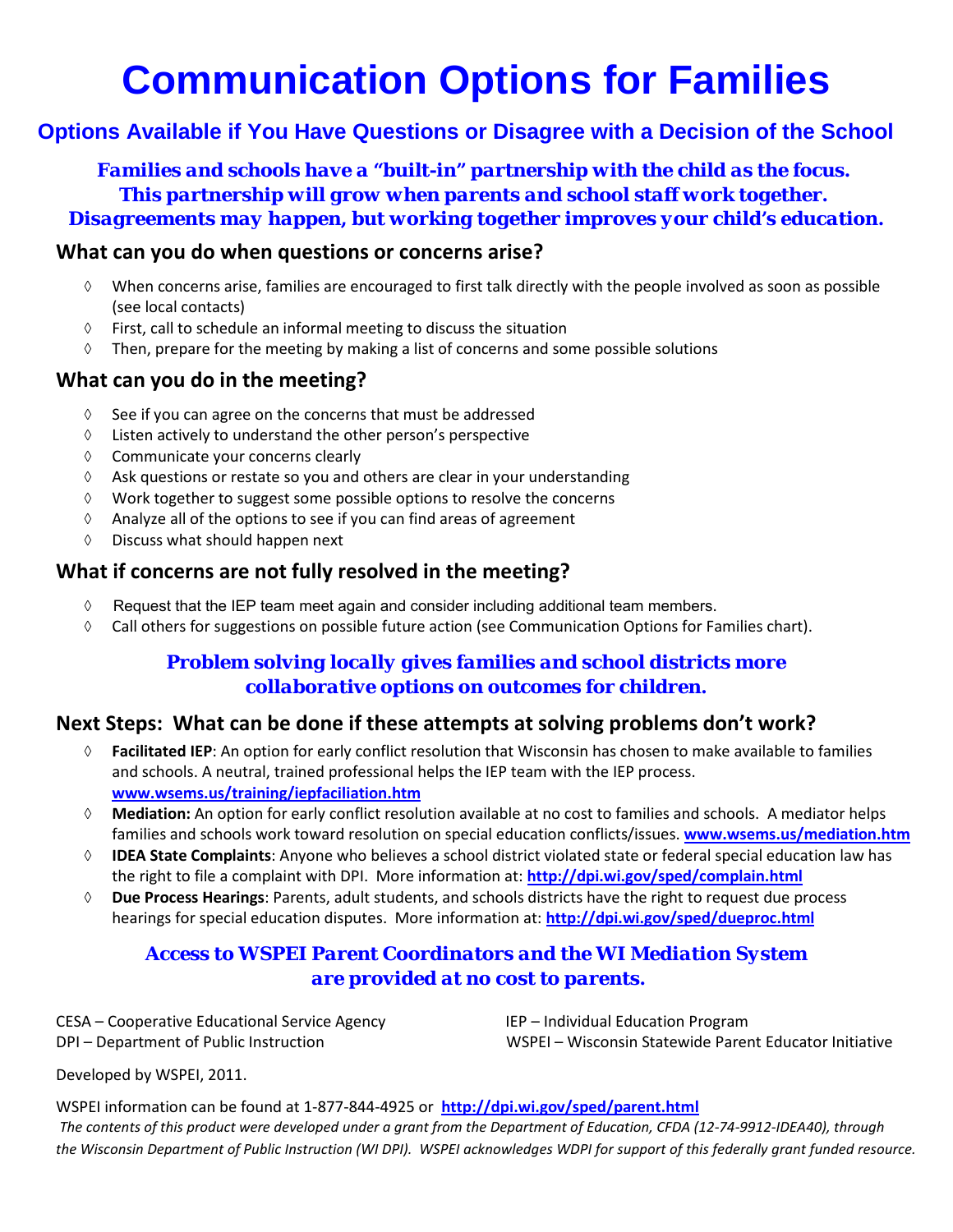## **School District:**

# **Communication Options for Families**

### **Options Available if You Have Questions or Disagree with a Decision of the School**

# *Student Name*

**\_\_\_\_\_\_\_\_\_\_\_\_\_\_\_\_\_\_\_\_\_**



Developed by WSPEI, 2011.

WSPEI information can be found at 1-877-844-4925 or **<http://dpi.wi.gov/sped/parent.html>** *The contents of this product were developed under a grant from the Department of Education, CFDA (12-74-9912-IDEA40), through the Wisconsin Department of Public Instruction (WI DPI). WSPEI acknowledges WDPI for support of this federally grant funded resource.*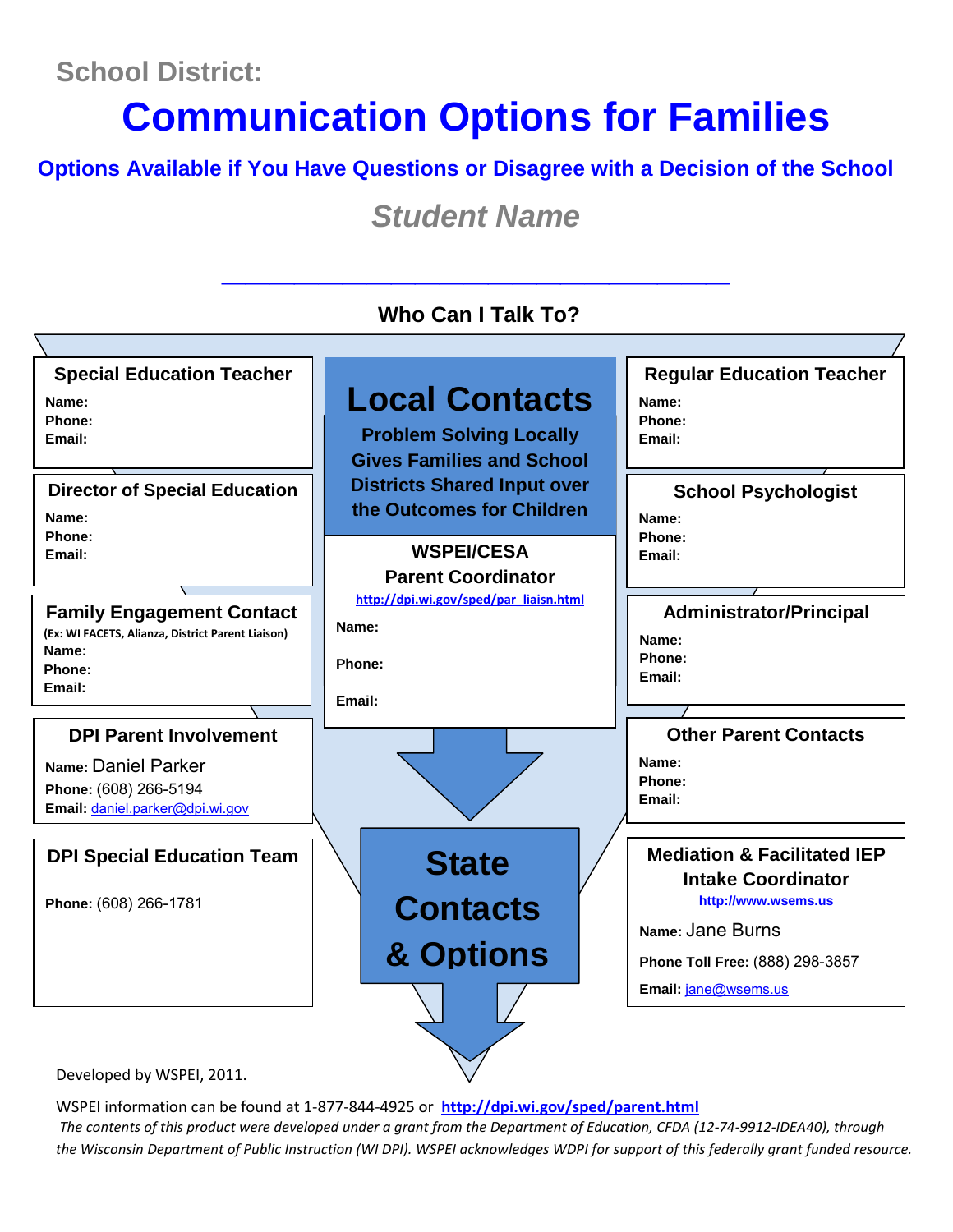### **PROCEDURAL SAFEGUARDS NOTICE**

The Individuals with Disabilities Education Act (IDEA), the Federal law concerning the education of students with disabilities, requires schools to provide parents of a child with a disability with a notice containing a full explanation of the procedural safeguards available under the IDEA and U.S. Department of Education regulations. A copy of this notice must be given to parents only one time a school year, except that a copy must be given to the parents: (1) upon initial referral or parent request for evaluation; (2) upon receipt of the first State complaint under 34 CFR §§300.151 through 300.153 and upon receipt of the first due process complaint under §300.507 in a school year; (3) when a decision is made to take a disciplinary action that constitutes a change of placement; and (4) upon parent request. [34 CFR §300.504(a)]

This procedural safeguards notice must include a full explanation of all of the procedural safeguards available under §300.148 (unilateral placement at private school at public expense), §§300.151 through 300.153 (State complaint procedures), §300.300 (consent), §§300.502 through 300.503, §§300.505 through 300.518, and §§300.530 through 300.536 (procedural safeguards in Subpart E of the Part B regulations), and §§300.610 through 300.625 (confidentiality of information provisions in Subpart F). This model form provides a format that States and/or school districts may choose to use to provide information about procedural safeguards to parents.

#### **GENERAL INFORMATION**

PRIOR WRITTEN NOTICE 34 CFR §300.503

#### **Notice**

Your school district must give you written notice (provide you certain information in writing), whenever it:

- 1. Proposes to initiate or to change the identification, evaluation, or educational placement of your child, or the provision of a free appropriate public education (FAPE) to your child; **or**
- 2. Refuses to initiate or to change the identification, evaluation, or educational placement of your child, or the provision of FAPE to your child.

#### **Content of notice**

The written notice must:

- 1. Describe the action that your school district proposes or refuses to take;
- 2. Explain why your school district is proposing or refusing to take the action;
- 3. Describe each evaluation procedure, assessment, record, or report your school district used in deciding to propose or refuse the action;
- 4. Include a statement that you have protections under the procedural safeguards provisions in Part B of the IDEA;
- 5. Tell you how you can obtain a description of the procedural safeguards if the action that your school district is proposing or refusing is not an initial referral for evaluation;
- 6. Include resources for you to contact for help in understanding Part B of the IDEA;
- 7. Describe any other choices that your child's individualized education program (IEP) Team considered and the reasons why those choices were rejected; **and**
- 8. Provide a description of other reasons why your school district proposed or refused the action.

#### **Notice in understandable language**

The notice must be:

- 1. Written in language understandable to the general public; **and**
- 2. Provided in your native language or other mode of communication you use, unless it is clearly not feasible to do so.

If your native language or other mode of communication is not a written language, your school district must ensure that:

- 1. The notice is translated for you orally by other means in your native language or other mode of communication;
- 2. You understand the content of the notice; **and**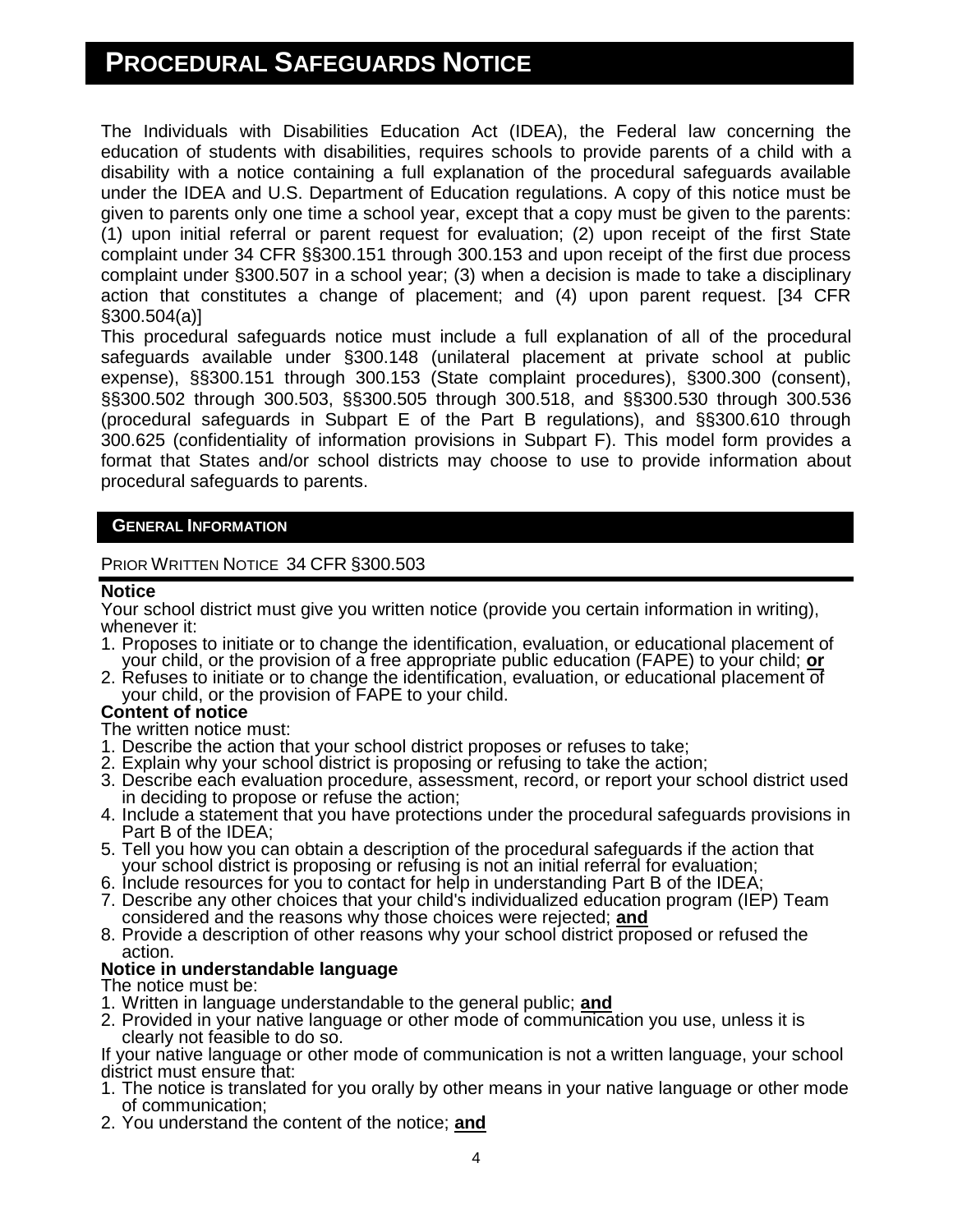3. There is written evidence that 1 and 2 have been met.

#### NATIVE LANGUAGE 34 CFR §300.29

*Native language,* when used with an individual who has limited English proficiency, means the following:

- 1. The language normally used by that person, or, in the case of a child, the language normally used by the child's parents;
- 2. In all direct contact with a child (including evaluation of the child), the language normally used by the child in the home or learning environment.

For a person with deafness or blindness, or for a person with no written language, the mode of communication is what the person normally uses (such as sign language, Braille, or oral communication).

#### ELECTRONIC MAIL 34 CFR §300.505

If your school district offers parents the choice of receiving documents by e-mail, you may choose to receive the following by e-mail:

- 1. Prior written notice;
- 2. Procedural safeguards notice; **and**
- 3. Notices related to a due process complaint.

#### PARENTAL CONSENT—DEFINITION 34 CFR §300.9

#### **Consent**

*Consent* means:

- 1. You have been fully informed in your native language or other mode of communication (such as sign language, Braille, or oral communication) of all information about the action for which you are giving consent.
- 2. You understand and agree in writing to that action, and the consent describes that action and lists the records (if any) that will be released and to whom; **and**
- 3. You understand that the consent is voluntary on your part and you may withdraw your consent at anytime.

Your withdrawal of consent does not negate (undo) an action that has occurred after you gave your consent and before you withdrew it.

#### PARENTAL CONSENT 34 CFR §300.300

#### **Consent for initial evaluation**

Your school district cannot conduct an initial evaluation of your child to determine whether your child is eligible under Part B of the IDEA to receive special education and related services without first providing you with prior written notice of the proposed action and without obtaining your consent as described under the heading *Parental Consent.*

Your school district must make reasonable efforts to obtain your informed consent for an initial evaluation to decide whether your child is a child with a disability.

Your consent for initial evaluation does not mean that you have also given your consent for the school district to start providing special education and related services to your child.

If your child is enrolled in public school or you are seeking to enroll your child in a public school and you have refused to provide consent or failed to respond to a request to provide consent for an initial evaluation, your school district may, but is not required to, seek to conduct an initial evaluation of your child by utilizing the Act's mediation or due process complaint,

resolution meeting, and impartial due process hearing procedures (unless required to do so or prohibited from doing so under State law). Your school district will not violate its obligations to locate, identify and evaluate your child if it does not pursue an evaluation of your child in these circumstances, unless State law requires it to pursue the evaluation.

#### **Special rules for initial evaluation of wards of the State**

If a child is a ward of the State and is not living with his/her parent —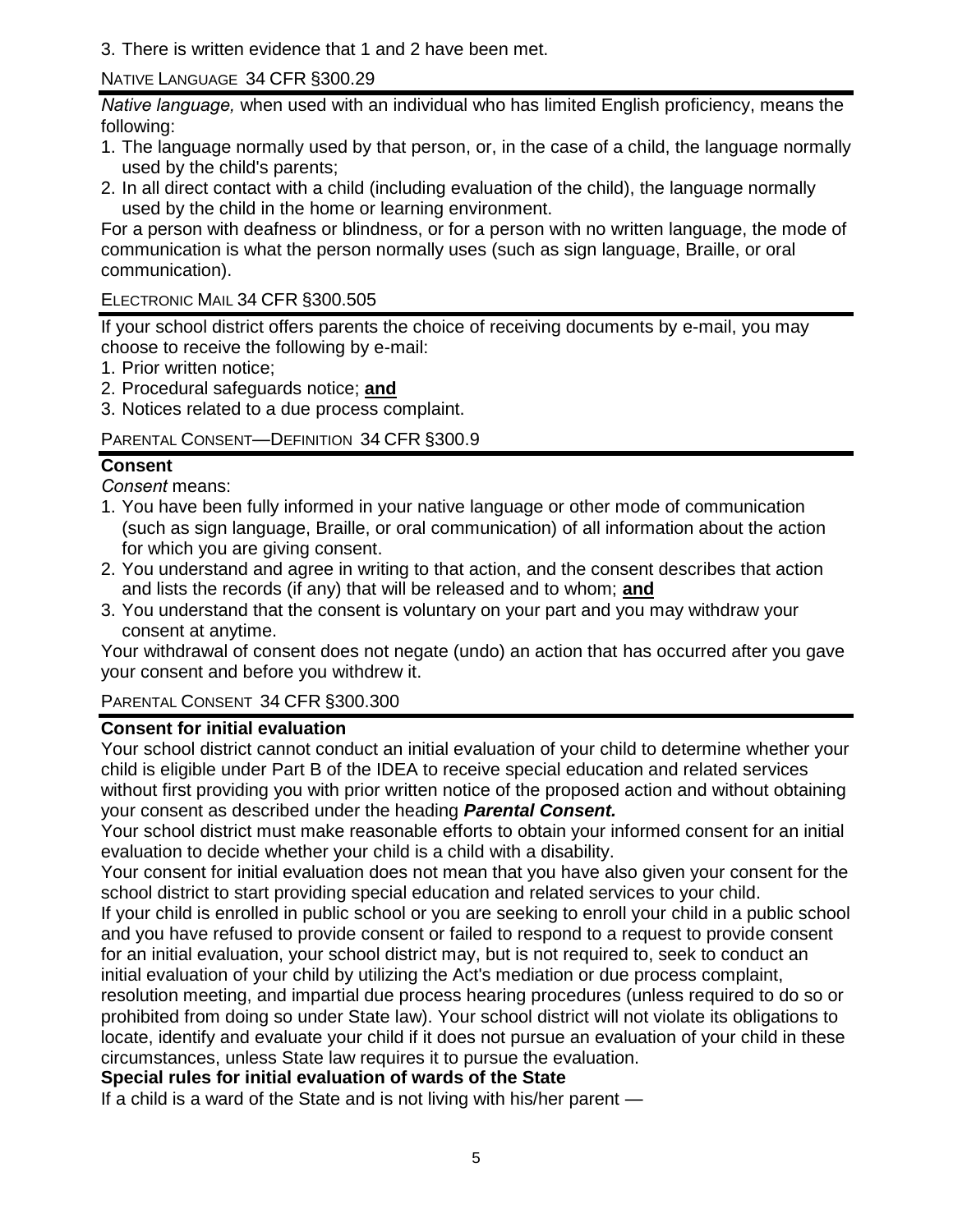The school district does not need consent from the parent for an initial evaluation to determine if the child is a child with a disability if:

- 1. Despite reasonable efforts to do so, the school district cannot find the child's parent;
- 2. The rights of the parents have been terminated in accordance with State law; or
- 3. A judge has assigned the right to make educational decisions and to consent for an initial evaluation to an individual other than the parent.

*Ward of the State*, as used in the IDEA, means a child who, as determined by the State where the child lives, is:

- 1. A foster child;
- 2. Considered a ward of the State under State law; **or**

3. In the custody of a public child welfare agency.

*Ward of the State* does not include a foster child who has a foster parent.

#### **Parental consent for services**

Your school district must obtain your informed consent before providing special education and related services to your child for the first time.

The school district must make reasonable efforts to obtain your informed consent before providing special education and related services to your child for the first time.

If you do not respond to a request to provide your consent for your child to receive special education and related services for the first time, or if you refuse to give such consent, your school district may not use the procedural safeguards (i.e., mediation, due process complaint, resolution meeting, or an impartial due process hearing) in order to obtain agreement or a ruling that the special education and related services (recommended by your child's IEP Team) may be provided to your child without your consent.

If you refuse to give your consent for your child to receive special education and related services for the first time, or if you do not respond to a request to provide such consent and the school district does not provide your child with the special education and related services for which it sought your consent, your school district:

- 1. Is not in violation of the requirement to make a free appropriate public education (FAPE) available to your child for its failure to provide those services to your child; and
- 2. Is not required to have an individualized education program (IEP) meeting or develop an IEP for your child for the special education and related services for which your consent was requested.

#### **Revoking Consent for Services**

You may revoke consent for your child to receive special education and related services at any time. If you revoke consent, the school district will provide you with a prior written notice explaining when it will stop providing special education and related services to your child. Once special education and related services end, your school district:

- 1. is not required to make a free and appropriate public education (FAPE) available to your child;
- 2. is not required to have an individualized education program (IEP) meeting or develop an IEP for your child;
- 3. is not required to offer your child the discipline protections under Individuals with Disabilities Education Act (IDEA); and
- 4. is not required to amend your child's special education records to remove any reference to your child's receipt of special education and related services.

#### **Parental consent for reevaluations**

Your school district must obtain your informed consent before it reevaluates your child, unless your school district can demonstrate that:

1. It took reasonable steps to obtain your consent for your child's reevaluation; **and**

2. You did not respond.

If you refuse to consent to your child's reevaluation, the school district may, but is not required to, pursue your child's reevaluation by using the mediation, due process complaint, resolution meeting, and impartial due process hearing procedures to seek to override your refusal to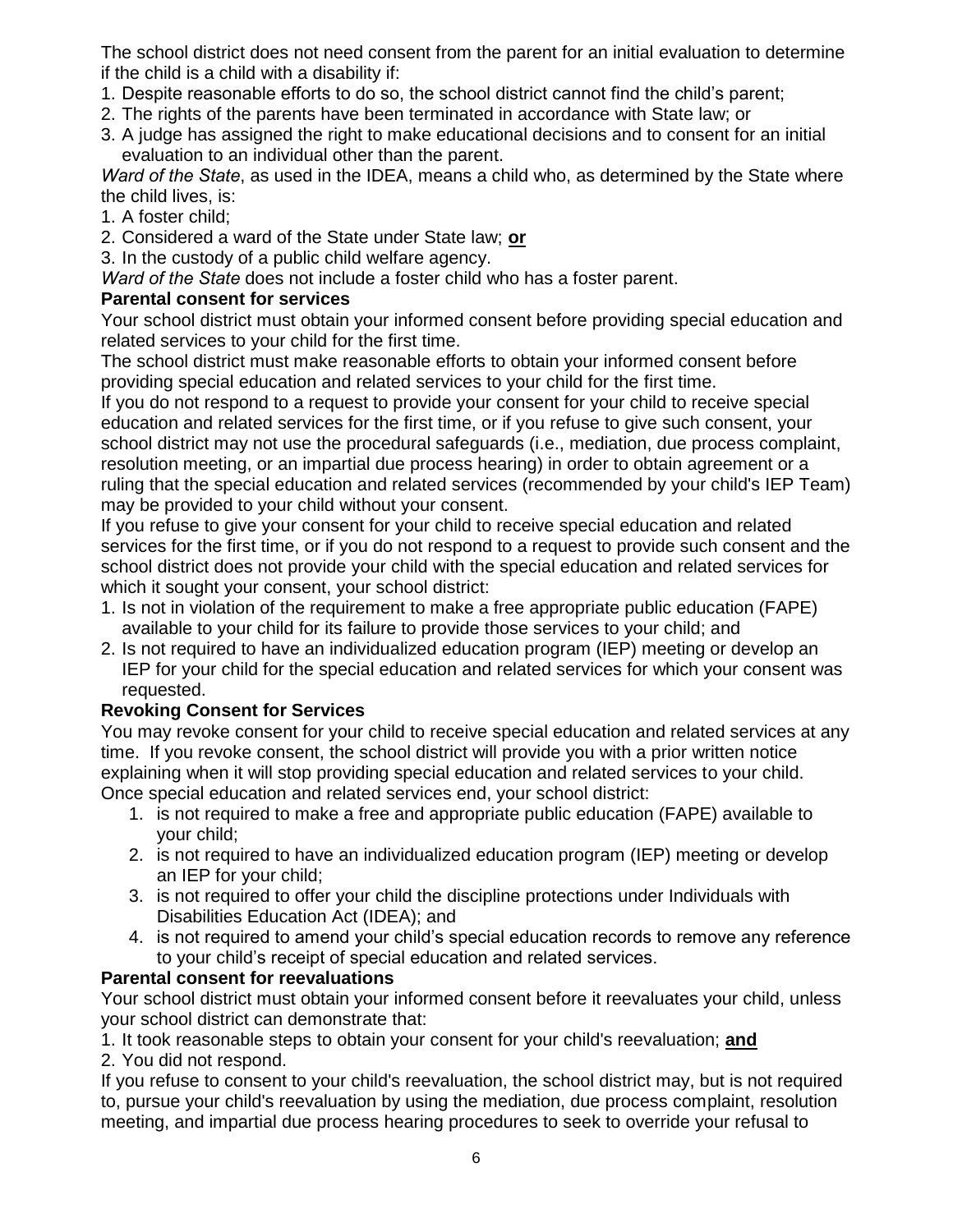consent to your child's reevaluation. As with initial evaluations, your school district does not violate its obligations under Part B of the IDEA if it declines to pursue the reevaluation in this manner.

#### **Documentation of reasonable efforts to obtain parental consent**

Your school must maintain documentation of reasonable efforts to obtain parental consent for initial evaluations, to provide special education and related services for the first time, to reevaluation and to locate parents of wards of the State for initial evaluations. The documentation must include a record of the school district's attempts in these areas, such as:

- 1. Detailed records of telephone calls made or attempted and the results of those calls;
- 2. Copies of correspondence sent to the parents and any responses received; **and**
- 3. Detailed records of visits made to the parent's home or place of employment and the results of those visits.

#### **Other consent requirements**

Your consent is not required before your school district may:

- 1. Review existing data as part of your child's evaluation or a reevaluation; **or**
- 2. Give your child a test or other evaluation that is given to all children unless, before that test or evaluation, consent is required from all parents of all children.

Your school district may not use your refusal to consent to one service or activity to deny you or your child any other service, benefit, or activity.

If you have enrolled your child in a private school at your own expense or if you are home schooling your child, and you do not provide your consent for your child's initial evaluation or your child's reevaluation, or you fail to respond to a request to provide your consent, the school district may not use its consent override procedures (i.e., mediation, due process complaint, resolution meeting, or an impartial due process hearing) and is not required to consider your child as eligible to receive equitable services (services made available to parentally-placed private school children with disabilities).

#### INDEPENDENT EDUCATIONAL EVALUATIONS 34 CFR §300.502

#### **General**

As described below, you have the right to obtain an independent educational evaluation (IEE) of your child if you disagree with the evaluation of your child that was obtained by your school district.

If you request an independent educational evaluation, the school district must provide you with information about where you may obtain an independent educational evaluation and about the school district's criteria that apply to independent educational evaluations.

#### **Definitions**

*Independent educational evaluation* means an evaluation conducted by a qualified examiner who is not employed by the school district responsible for the education of your child.

*Public expense* means that the school district either pays for the full cost of the evaluation or ensures that the evaluation is otherwise provided at no cost to you, consistent with the provisions of Part B of the IDEA, which allow each State to use whatever State, local, Federal and private sources of support are available in the State to meet the requirements of Part B of the Act.

#### **Parent right to evaluation at public expense**

You have the right to an independent educational evaluation of your child at public expense if you disagree with an evaluation of your child obtained by your school district, subject to the following conditions:

- 1. If you request an independent educational evaluation of your child at public expense, your school district must, without unnecessary delay, *either*: (a) File a due process complaint to request a hearing to show that its evaluation of your child is appropriate; *or* (b) Provide an independent educational evaluation at public expense, unless the school district demonstrates in a hearing that the evaluation of your child that you obtained did not meet the school district's criteria.
- 2. If your school district requests a hearing and the final decision is that your school district's evaluation of your child is appropriate, you still have the right to an independent educational evaluation, but not at public expense.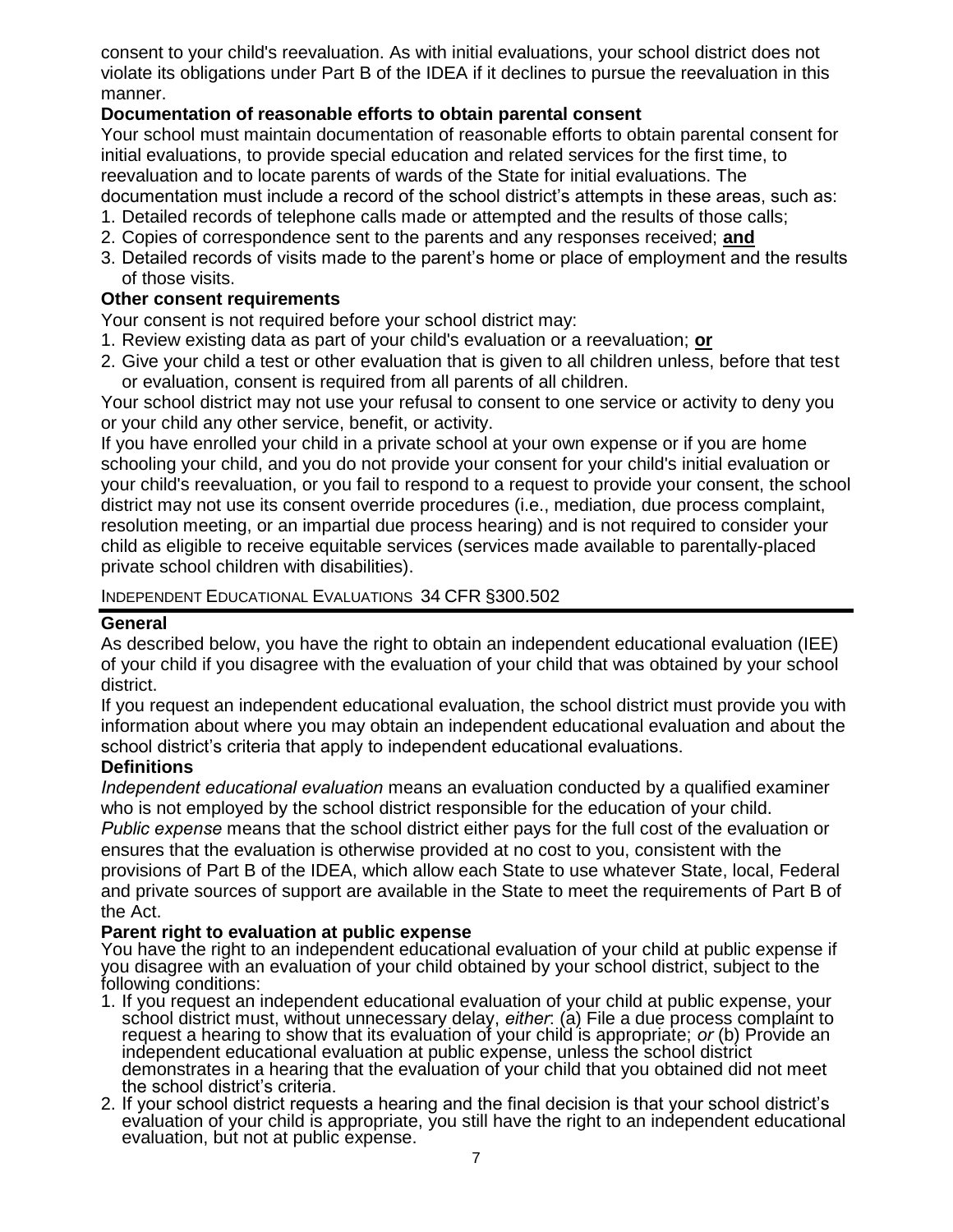3. If you request an independent educational evaluation of your child, the school district may ask why you object to the evaluation of your child obtained by your school district. However, your school district may not require an explanation and may not unreasonably delay either providing the independent educational evaluation of your child at public expense or filing a due process complaint to request a due process hearing to defend the school district's evaluation of your child.

You are entitled to only one independent educational evaluation of your child at public expense each time your school district conducts an evaluation of your child with which you disagree.

#### **Parent-initiated evaluations**

If you obtain an independent educational evaluation of your child at public expense or you share with the school district an evaluation of your child that you obtained at private expense:

- 1. Your school district must consider the results of the evaluation of your child, if it meets the school district's criteria for independent educational evaluations, in any decision made with respect to the provision of a free appropriate public education (FAPE) to your child; and
- 2. You or your school district may present the evaluation as evidence at a due process hearing regarding your child.

#### **Requests for evaluations by hearing officers**

If a hearing officer requests an independent educational evaluation of your child as part of a due process hearing, the cost of the evaluation must be at public expense.

#### **School district criteria**

If an independent educational evaluation is at public expense, the criteria under which the evaluation is obtained, including the location of the evaluation and the qualifications of the examiner, must be the same as the criteria that the school district uses when it initiates an evaluation (to the extent those criteria are consistent with your right to an independent educational evaluation).

Except for the criteria described above, a school district may not impose conditions or timelines related to obtaining an independent educational evaluation at public expense.

#### **CONFIDENTIALITY OF INFORMATION**

DEFINITIONS 34 CFR §300.611

As used under the heading **Confidentiality of Information**:

- *Destruction* means physical destruction or removal of personal identifiers from information so that the information is no longer personally identifiable.
- *Education records* means the type of records covered under the definition of "education" records'' in 34 CFR Part 99 (the regulations implementing the Family Educational Rights and Privacy Act of 1974, 20 U.S.C. 1232g (FERPA)).
- *Participating agency* means any school district, agency or institution that collects, maintains, or uses personally identifiable information, or from which information is obtained, under Part B of the IDEA.

#### PERSONALLY IDENTIFIABLE 34 CFR §300.32

*Personally identifiable* means information that has:

- (a) Your child's name, your name as the parent, or the name of another family member;
- (b) Your child's address;
- (c) A personal identifier, such as your child's social security number or student number; **or**
- (d) A list of personal characteristics or other information that would make it possible to identify your child with reasonable certainty.

#### NOTICE TO PARENTS 34 CFR §300.612

The State Educational Agency must give notice that is adequate to fully inform parents about confidentiality of personally identifiable information, including:

- 1. A description of the extent to which the notice is given in the native languages of the various population groups in the State;
- 2. A description of the children on whom personally identifiable information is maintained, the types of information sought, the methods the State intends to use in gathering the information (including the sources from whom information is gathered), and the uses to be made of the information;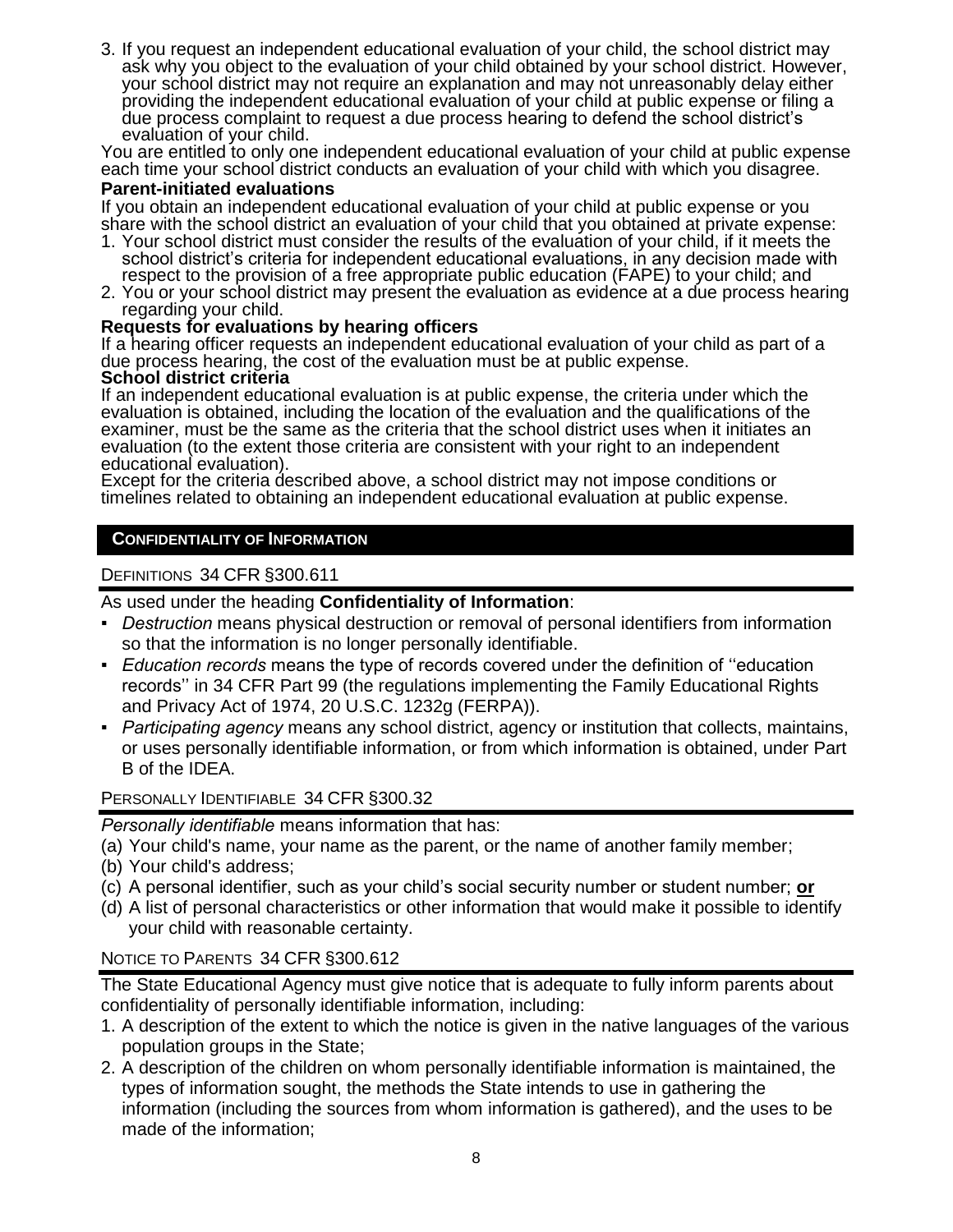- 3. A summary of the policies and procedures that participating agencies must follow regarding storage, disclosure to third parties, retention, and destruction of personally identifiable information; **and**
- 4. A description of all of the rights of parents and children regarding this information, including the rights under the Family Educational Rights and Privacy Act (FERPA) and its implementing regulations in 34 CFR Part 99.

Before any major identification, location, or evaluation activity (also known as "child find"), the notice must be published or announced in newspapers or other media, or both, with circulation adequate to notify parents throughout the State of the activity to locate, identify, and evaluate children in need of special education and related services.

#### ACCESS RIGHTS 34 CFR §300.613

The participating agency must permit you to inspect and review any education records relating to your child that are collected, maintained, or used by your school district under Part B of the IDEA. The participating agency must comply with your request to inspect and review any education records on your child without unnecessary delay and before any meeting regarding an individualized education program (IEP), or any impartial due process hearing (including a resolution meeting or a hearing regarding discipline), and in no case more than 45 calendar days after you have made a request.

Your right to inspect and review education records includes:

- 1. Your right to a response from the participating agency to your reasonable requests for explanations and interpretations of the records;
- 2. Your right to request that the participating agency provide copies of the records if you cannot effectively inspect and review the records unless you receive those copies; **and**
- 3. Your right to have your representative inspect and review the records.

The participating agency may presume that you have authority to inspect and review records relating to your child unless advised that you do not have the authority under applicable State law governing such matters as guardianship, or separation and divorce.

#### RECORD OF ACCESS 34 CFR §300.614

Each participating agency must keep a record of parties obtaining access to education records collected, maintained, or used under Part B of the IDEA (except access by parents and authorized employees of the participating agency), including the name of the party, the date access was given, and the purpose for which the party is authorized to use the records.

RECORDS ON MORE THAN ONE CHILD 34 CFR §300.615

If any education record includes information on more than one child, the parents of those children have the right to inspect and review only the information relating to their child or to be informed of that specific information.

#### LIST OF TYPES AND LOCATIONS OF INFORMATION 34 CFR §300.616

On request, each participating agency must provide you with a list of the types and locations of education records collected, maintained, or used by the agency.

#### FEES 34 CFR §300.617

Each participating agency may charge a fee for copies of records that are made for you under Part B of the IDEA, if the fee does not effectively prevent you from exercising your right to inspect and review those records.

A participating agency may not charge a fee to search for or to retrieve information under Part B of the IDEA.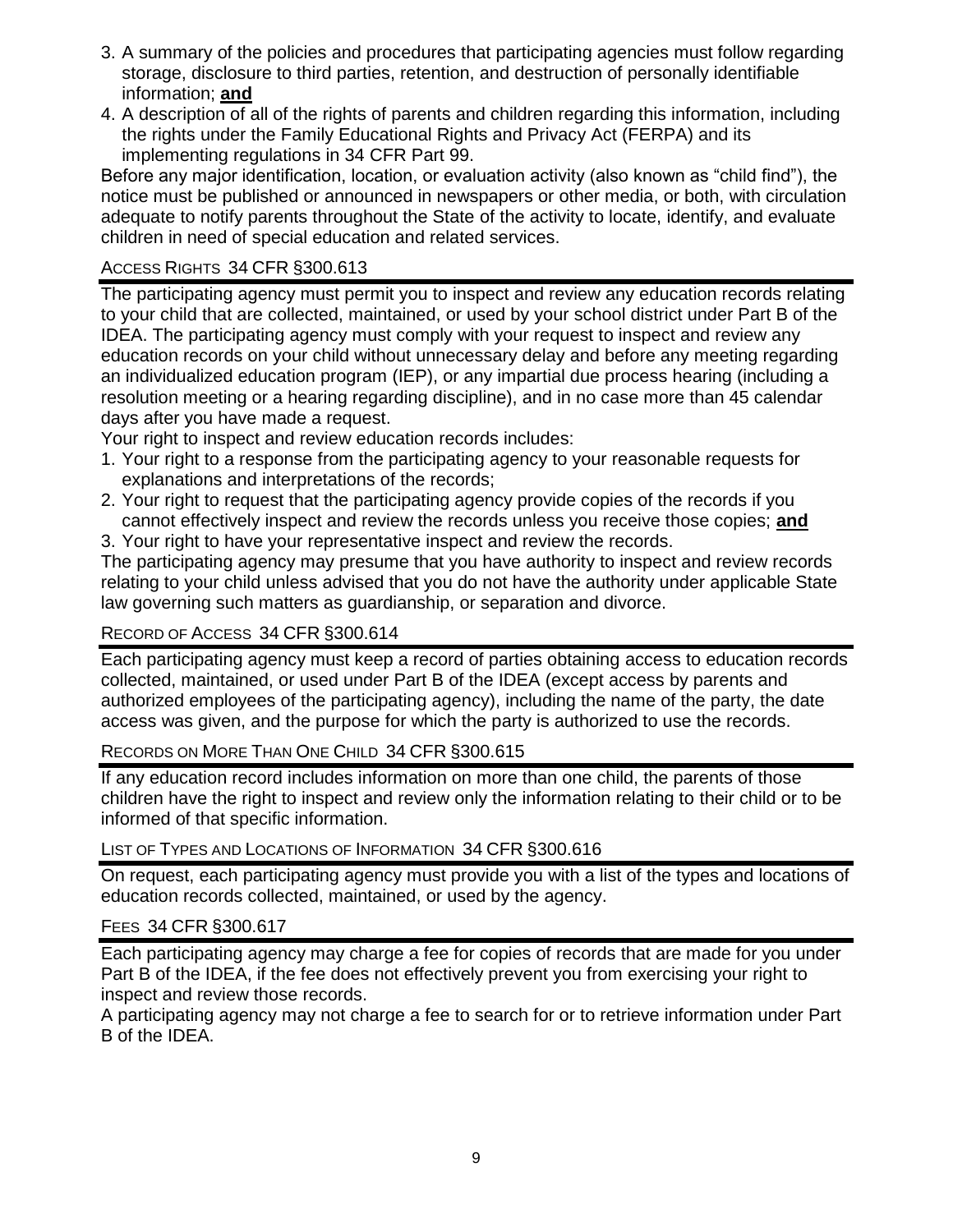If you believe that information in the education records regarding your child collected, maintained, or used under Part B of the IDEA is inaccurate, misleading, or violates the privacy or other rights of your child, you may request the participating agency that maintains the information to change the information.

The participating agency must decide whether to change the information in accordance with your request within a reasonable period of time of receipt of your request.

If the participating agency refuses to change the information in accordance with your request, it must inform you of the refusal and advise you of the right to a hearing for this purpose as described under the heading *Opportunity For a Hearing.* 

#### OPPORTUNITY FOR A HEARING 34 CFR §300.619

The participating agency must, on request, provide you an opportunity for a hearing to challenge information in education records regarding your child to ensure that it is not inaccurate, misleading, or otherwise in violation of the privacy or other rights of your child.

#### HEARING PROCEDURES 34 CFR §300.621

A hearing to challenge information in education records must be conducted according to the procedures for such hearings under the Family Educational Rights and Privacy Act (FERPA).

#### RESULT OF HEARING 34 CFR §300.620

If, as a result of the hearing, the participating agency decides that the information is inaccurate, misleading or otherwise in violation of the privacy or other rights of the child, it must change the information accordingly and inform you in writing.

If, as a result of the hearing, the participating agency decides that the information is not inaccurate, misleading, or otherwise in violation of the privacy or other rights of your child, it must inform you of your right to place in the records that it maintains on your child a statement commenting on the information or providing any reasons you disagree with the decision of the participating agency.

Such an explanation placed in the records of your child must:

- 1. Be maintained by the participating agency as part of the records of your child as long as the record or contested portion is maintained by the participating agency; **and**
- 2. If the participating agency discloses the records of your child or the challenged portion to any party, the explanation must also be disclosed to that party.

#### CONSENT FOR DISCLOSURE OF PERSONALLY IDENTIFIABLE INFORMATION 34 CFR §300.622

Unless the information is contained in education records, and the disclosure is authorized without parental consent under the Family Educational Rights and Privacy Act (FERPA), your consent must be obtained before personally identifiable information is disclosed to parties other than officials of participating agencies. Except under the circumstances specified below, your consent is not required before personally identifiable information is released to officials of participating agencies for purposes of meeting a requirement of Part B of the IDEA. Your consent, or consent of an eligible child who has reached the age of majority under State law, must be obtained before personally identifiable information is released to officials of participating agencies providing or paying for transition services.

If your child is in, or is going to go to, a private school that is not located in the same school district you reside in, your consent must be obtained before any personally identifiable information about your child is released between officials in the school district where the private school is located and officials in the school district where you reside.

#### SAFEGUARDS 34 CFR §300.623

Each participating agency must protect the confidentiality of personally identifiable information at collection, storage, disclosure, and destruction stages. One official at each participating agency must assume responsibility for ensuring the confidentiality of any personally identifiable information.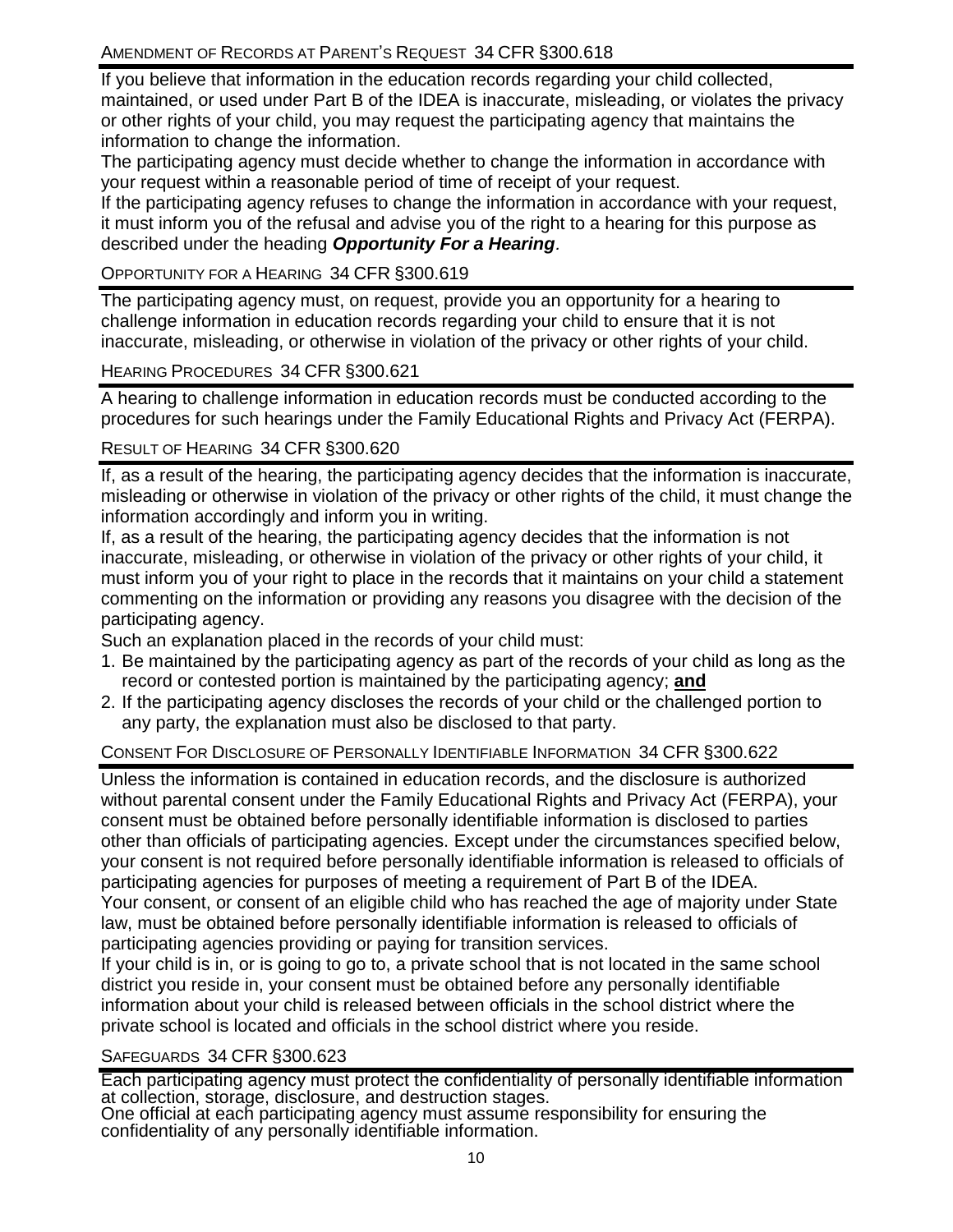All persons collecting or using personally identifiable information must receive training or instruction regarding your State's policies and procedures regarding confidentiality under Part B of the IDEA and the Family Educational Rights and Privacy Act (FERPA). Each participating agency must maintain, for public inspection, a current listing of the names and positions of those employees within the agency who may have access to personally identifiable information.

#### DESTRUCTION OF INFORMATION 34 CFR §300.624

Your school district must inform you when personally identifiable information collected, maintained, or used is no longer needed to provide educational services to your child. The information must be destroyed at your request. However, a permanent record of your child's name, address, and phone number, his or her grades, attendance record, classes attended, grade level completed, and year completed may be maintained without time limitation.

#### **STATE COMPLAINT PROCEDURES**

#### DIFFERENCE BETWEEN DUE PROCESS HEARING COMPLAINT AND STATE COMPLAINT PROCEDURES

The regulations for Part B of IDEA set forth separate procedures for State complaints and for due process complaints and hearings. As explained below, any individual or organization may file a State complaint alleging a violation of any Part B requirement by a school district, the State Educational Agency, or any other public agency. Only you or a school district may file a due process complaint on any matter relating to a proposal or a refusal to initiate or change the identification, evaluation or educational placement of a child with a disability, or the provision of a free appropriate public education (FAPE) to the child. While staff of the State Educational Agency generally must resolve a State complaint within a 60-calendar-day timeline, unless the timeline is properly extended, an impartial due process hearing officer must hear a due process complaint (if not resolved through a resolution meeting or through mediation) and issue a written decision within 45-calendar-days after the end of the resolution period, as described in this document under the heading Resolution Process, unless the hearing officer grants a specific extension of the timeline at your request or the school district's request. The State complaint and due process complaint, resolution and hearing procedures are described more fully below.

ADOPTION OF STATE COMPLAINT PROCEDURES 34 CFR §300.151

#### **General**

Each State Educational Agency must have written procedures for:

- 1. Resolving any complaint, including a complaint filed by an organization or individual from another State;
- 2. The filing of a complaint with the State Educational Agency;
- 3. Widely disseminating the State complaint procedures to parents and other interested individuals, including parent training and information centers, protection and advocacy agencies, independent living centers, and other appropriate entities.

#### **Remedies for denial of appropriate services**

In resolving a State complaint in which the State Educational Agency has found a failure to provide appropriate services, the State Educational Agency must address:

- 1. The failure to provide appropriate services, including corrective action appropriate to address the needs of the child; **and**
- 2. Appropriate future provision of services for all children with disabilities.

#### MINIMUM STATE COMPLAINT PROCEDURES 34 CFR §300.152

#### **Time limit; minimum procedures**

Each State Educational Agency must include in its State complaint procedures a time limit of 60 calendar days after a complaint is filed to:

- 1. Carry out an independent on-site investigation, if the State Educational Agency determines that an investigation is necessary;
- 2. Give the complainant the opportunity to submit additional information, either orally or in writing, about the allegations in the complaint;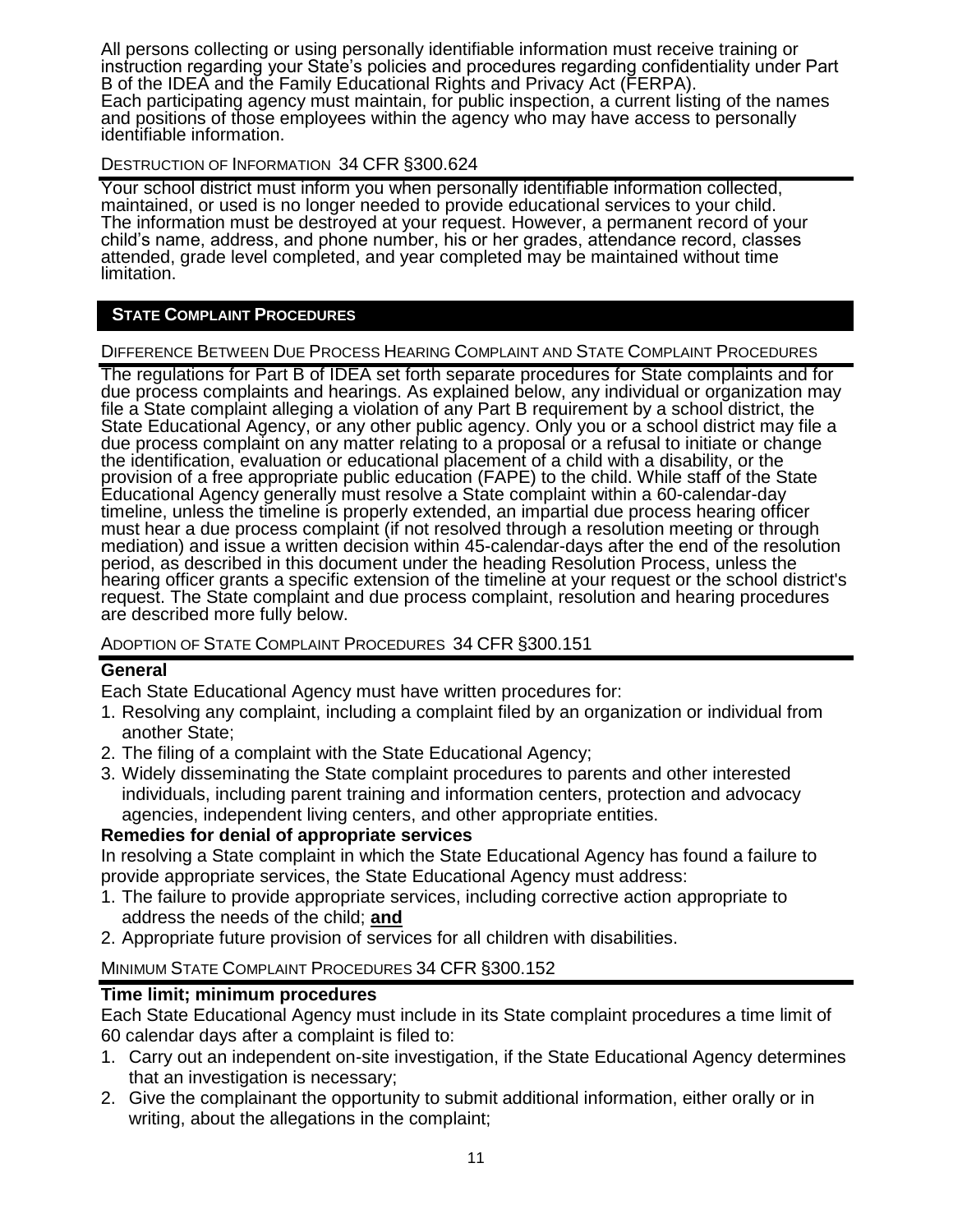- 3. Provide the school district or other public agency with the opportunity to respond to the complaint, including, at a minimum: (a) at the option of the agency, a proposal to resolve the complaint; **and** (b) an opportunity for a parent who has filed a complaint and the agency to agree voluntarily to engage in mediation;
- 4. Review all relevant information and make an independent determination as to whether the school district or other public agency is violating a requirement of Part B of the IDEA; **and**
- 5. Issue a written decision to the complainant that addresses each allegation in the complaint and contains: (a) findings of fact and conclusions; **and** (b) the reasons for the State Educational Agency's final decision.

#### **Time extension; final decision; implementation**

The State Educational Agency's procedures described above also must:

- 1. Permit an extension of the 60 calendar-day time limit only if: (a) exceptional circumstances exist with respect to a particular State complaint; **or** (b) the parent and the school district or other public agency involved voluntarily agree to extend the time to resolve the matter through mediation or alternative means of dispute resolution, if available in the State.
- 2. Include procedures for effective implementation of the State Educational Agency's final decision, if needed, including: (a) technical assistance activities; (b) negotiations; **and** (c) corrective actions to achieve compliance.

#### **State complaints and due process hearings**

If a written State complaint is received that is also the subject of a due process hearing as described below under the heading *Filing a Due Process Complaint*, or the State complaint contains multiple issues of which one or more are part of such a hearing, the State must set aside the State complaint, or any part of the State complaint that is being addressed in the due process hearing until the hearing is over. Any issue in the State complaint that is not a part of the due process hearing must be resolved using the time limit and procedures described above.

If an issue raised in a State complaint has previously been decided in a due process hearing involving the same parties (you and the school district), then the due process hearing decision is binding on that issue and the State Educational Agency must inform the complainant that the decision is binding.

A complaint alleging a school district's or other public agency's failure to implement a due process hearing decision must be resolved by the State Educational Agency.

#### FILING A COMPLAINT 34 CFR §300.153

An organization or individual may file a signed written State complaint under the procedures described above.

The State complaint must include:

- 1. A statement that a school district or other public agency has violated a requirement of Part B of the IDEA or its regulations;
- 2. The facts on which the statement is based;
- 3. The signature and contact information for the complainant; and
- 4. If alleging violations regarding a specific child:
	- (a) The name of the child and address of the residence of the child;
	- (b) The name of the school the child is attending;
	- (c) In the case of a homeless child or youth, available contact information for the child, and the name of the school the child is attending;
	- (d) A description of the nature of the problem of the child, including facts relating to the problem; **and**
	- (e) A proposed resolution of the problem to the extent known and available to the party filing the complaint at the time the complaint is filed.

The complaint must allege a violation that occurred not more than one year prior to the date that the complaint is received as described under the heading *Adoption of State Complaint Procedures.*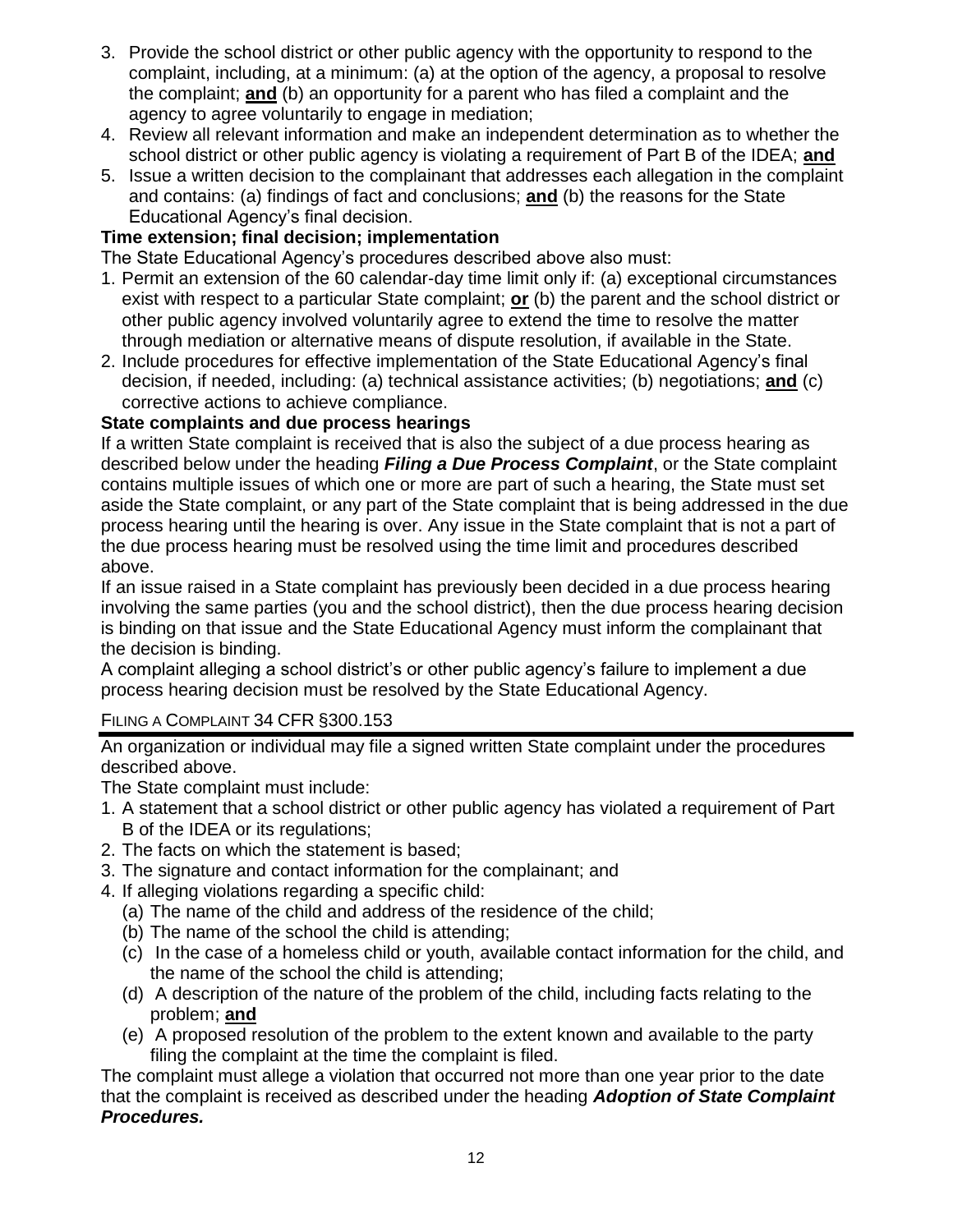The party filing the State complaint must forward a copy of the complaint to the school district or other public agency serving the child at the same time the party files the complaint with the State Educational Agency.

#### **DUE PROCESS COMPLAINT PROCEDURES**

FILING A DUE PROCESS COMPLAINT 34 CFR §300.507

#### **General**

You or the school district may file a due process complaint on any matter relating to a proposal or a refusal to initiate or change the identification, evaluation or educational placement of your child, or the provision of a free appropriate public education (FAPE) to your child.

The due process complaint must allege a violation that happened not more than one year before you or the school district knew or should have known about the alleged action that forms the basis of the due process complaint.

The above timeline does not apply to you if you could not file a due process complaint within the timeline because:

- 1. The school district specifically misrepresented that it had resolved the issues identified in the complaint; **or**
- 2. The school district withheld information from you that it was required to provide you under Part B of the IDEA.

#### **Information for parents**

The school district must inform you of any free or low-cost legal and other relevant services available in the area if you request the information, **or** if you or the school district file a due process complaint.

#### DUE PROCESS COMPLAINT 34 CFR §300.508

#### **General**

In order to request a hearing, you or the school district (or your attorney or the school district's attorney) must submit a due process complaint to the other party. That complaint must contain all of the content listed below and must be kept confidential.

You or the school district, whichever one filed the complaint, must also provide the State Educational Agency with a copy of the complaint.

#### **Content of the complaint**

The due process complaint must include:

- 1. The name of the child;
- 2. The address of the child's residence;
- 3. The name of the child's school;
- 4. If the child is a homeless child or youth, the child's contact information and the name of the child's school;
- 5. A description of the nature of the problem of the child relating to the proposed or refused action, including facts relating to the problem; **and**
- 6. A proposed resolution of the problem to the extent known and available to you or the school district at the time.

#### **Notice required before a hearing on a due process complaint**

You or the school district may not have a due process hearing until you or the school district (or your attorney or the school district's attorney), files a due process complaint that includes the information listed above.

#### **Sufficiency of complaint**

In order for a due process complaint to go forward, it must be considered sufficient. The due process complaint will be considered sufficient (to have met the content requirements above) unless the party receiving the due process complaint (you or the school district) notifies the hearing officer and the other party in writing, within 15 calendar days of receiving the complaint, that the receiving party believes that the due process complaint does not meet the requirements listed above.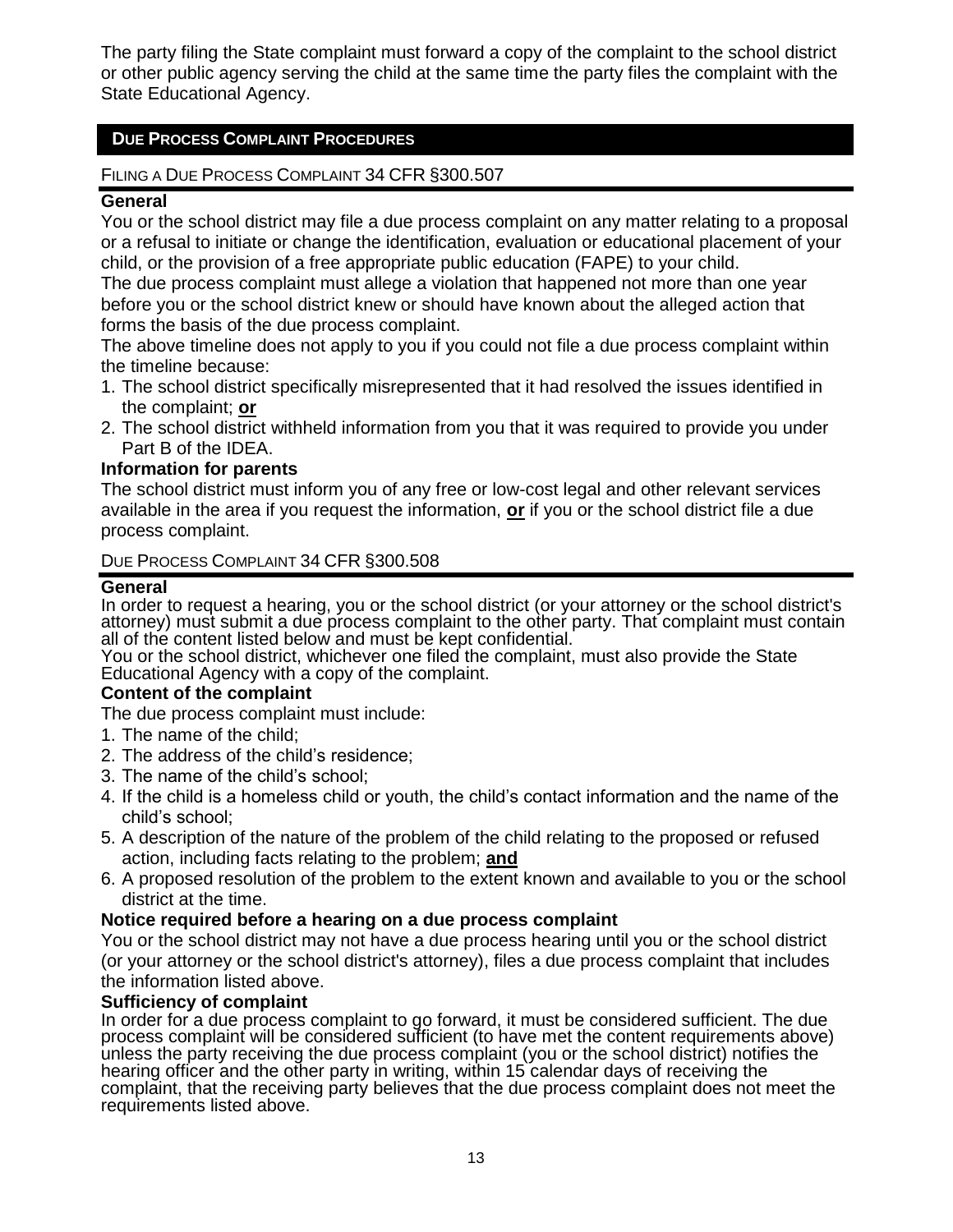Within five calendar days of receiving the notification the receiving party (you or the school district) considers a due process complaint insufficient, the hearing officer must decide if the due process complaint meets the requirements listed above, and notify you and the school district in writing immediately.

#### **Complaint amendment**

You or the school district may make changes to the complaint only if:

- 1. The other party approves of the changes in writing and is given the chance to resolve the due process complaint through a resolution meeting, described below; **or**
- 2. By no later than five days before the due process hearing begins, the hearing officer grants permission for the changes.

If the complaining party (you or the school district) makes changes to the due process complaint, the timelines for the resolution meeting (within 15 calendar days of receiving the complaint) and the time period for resolution (within 30 calendar days of receiving the complaint) start again on the date the amended complaint is filed.

**Local educational agency (LEA) or school district response to a due process complaint**  If the school district has not sent a prior written notice to you, as described under the heading **Prior Written Notice**, regarding the subject matter contained in your due process complaint, the school district must, within 10 calendar days of receiving the due process complaint, send to you a response that includes:

- 1. An explanation of why the school district proposed or refused to take the action raised in the due process complaint;
- 2. A description of other options that your child's individualized education program (IEP) Team considered and the reasons why those options were rejected;
- 3. A description of each evaluation procedure, assessment, record, or report the school district used as the basis for the proposed or refused action; **and**
- 4. A description of the other factors that are relevant to the school district's proposed or refused action.

Providing the information in items 1-4 above does not prevent the school district from asserting that your due process complaint was insufficient.

#### **Other party response to a due process complaint**

Except as stated under the sub-heading immediately above, *Local educational agency* **(***LEA) or school district response to a due process complaint*, the party receiving a due

process complaint must, within 10 calendar days of receiving the complaint, send the other party a response that specifically addresses the issues in the complaint.

#### MODEL FORMS 34 CFR §300.509

The State Educational Agency must develop model forms to help you file a due process complaint and a State complaint. However, your State or the school district may not require you to use these model forms. In fact, you can use this form or another appropriate model form, so long as it contains the required information for filing a due process complaint or a State complaint.

#### MEDIATION 34 CFR §300.506

#### **General**

The school district must make mediation available to allow you and the school district to resolve disagreements involving any matter under Part B of the IDEA, including matters arising prior to the filing of a due process complaint. Thus, mediation is available to resolve disputes under Part B of the IDEA, whether or not you have filed a due process complaint to request a due process hearing as described under the heading *Filing a Due Process Complaint*. **Requirements** 

The procedures must ensure that the mediation process:

- 1. Is voluntary on your part and the school district's part;
- 2. Is not used to deny or delay your right to a due process hearing, or to deny any other rights you have under Part B of the IDEA; **and**
- 3. Is conducted by a qualified and impartial mediator who is trained in effective mediation techniques.

The school district may develop procedures that offer parents and schools that choose not to use the mediation process, an opportunity to meet, at a time and location convenient to you, with a disinterested party:

1. Who is under contract with an appropriate alternative dispute resolution entity, or a parent training and information center or community parent resource center in the State; **and**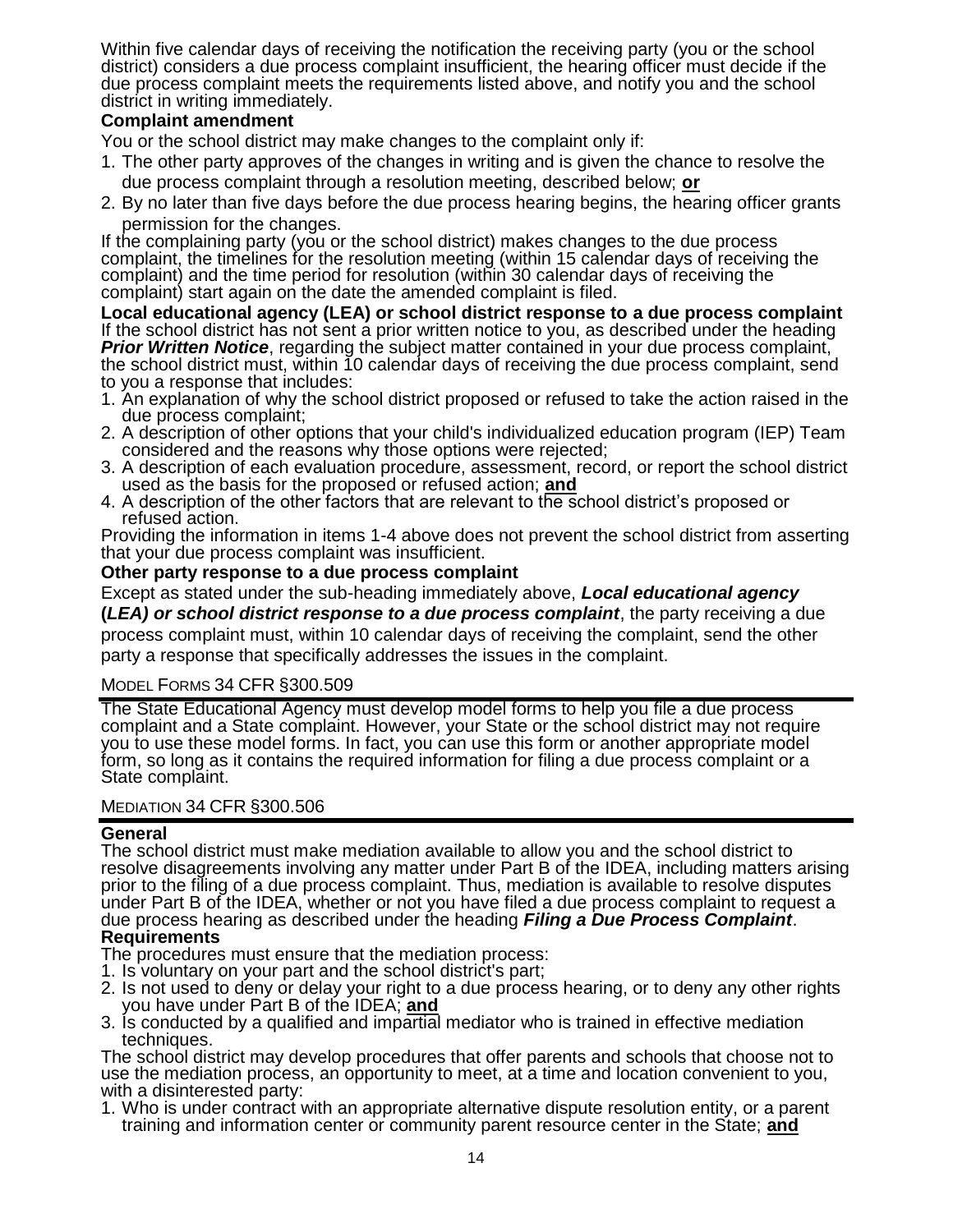2. Who would explain the benefits and encourage the use of the mediation process to you. The State must have a list of people who are qualified mediators and know the laws and regulations relating to the provision of special education and related services. The State Educational Agency must select mediators on a random, rotational, or other impartial basis. The State is responsible for the cost of the mediation process, including the costs of meetings. Each meeting in the mediation process must be scheduled in a timely manner and held at a place that is convenient for you and the school district.

If you and the school district resolve a dispute through the mediation process, both parties must enter into a legally binding agreement that sets forth the resolution and that:

- 1. States that all discussions that happened during the mediation process will remain confidential and may not be used as evidence in any subsequent due process hearing or civil proceeding; **and**
- 2. Is signed by both you and a representative of the school district who has the authority to bind the school district.

A written, signed mediation agreement is enforceable in any State court of competent jurisdiction (a court that has the authority under State law to hear this type of case) or in a district court of the United States.

Discussions that happened during the mediation process must be confidential. They cannot be used as evidence in any future due process hearing or civil proceeding of any Federal court or State court of a State receiving assistance under Part B of IDEA.

#### **Impartiality of mediator**

The mediator:

- 1. May not be an employee of the State Educational Agency or the school district that is involved in the education or care of your child; and
- 2. Must not have a personal or professional interest which conflicts with the mediator's objectivity.

A person who otherwise qualifies as a mediator is not an employee of a school district or State agency solely because he or she is paid by the agency or school district to serve as a mediator.

THE CHILD'S PLACEMENT WHILE THE DUE PROCESS COMPLAINT AND HEARING ARE PENDING 34 CFR §300.518

#### Except as provided below under the heading *PROCEDURES WHEN DISCIPLINING*

*CHILDREN WITH DISABILITIES,* once a due process complaint is sent to the other party, during the resolution process time period, and while waiting for the decision of any impartial due process hearing or court proceeding, unless you and the State or school district agree otherwise, your child must remain in his or her current educational placement.

If the due process complaint involves an application for initial admission to public school, your child, with your consent, must be placed in the regular public school program until the completion of all such proceedings.

If the due process complaint involves an application for initial services under Part B of the IDEA for a child who is transitioning from being served under Part C of the IDEA to Part B of the IDEA and who is no longer eligible for Part C services because the child has turned three, the school district is not required to provide the Part C services that the child has been receiving. If the child is found eligible under Part B of the IDEA and you consent for the child to receive special education and related services for the first time, then, pending the outcome of the proceedings, the school district must provide those special education and related services that are not in dispute (those which you and the school district both agree upon).

RESOLUTION PROCESS 34 CFR §300.510

#### **Resolution meeting**

Within 15 calendar days of receiving notice of your due process complaint, and before the due process hearing begins, the school district must convene a meeting with you and the relevant member or members of the individualized education program (IEP) Team who have specific knowledge of the facts identified in your due process complaint. The meeting:

- 1. Must include a representative of the school district who has decision-making authority on behalf of the school district; **and**
- 2. May not include an attorney of the school district unless you are accompanied by an attorney.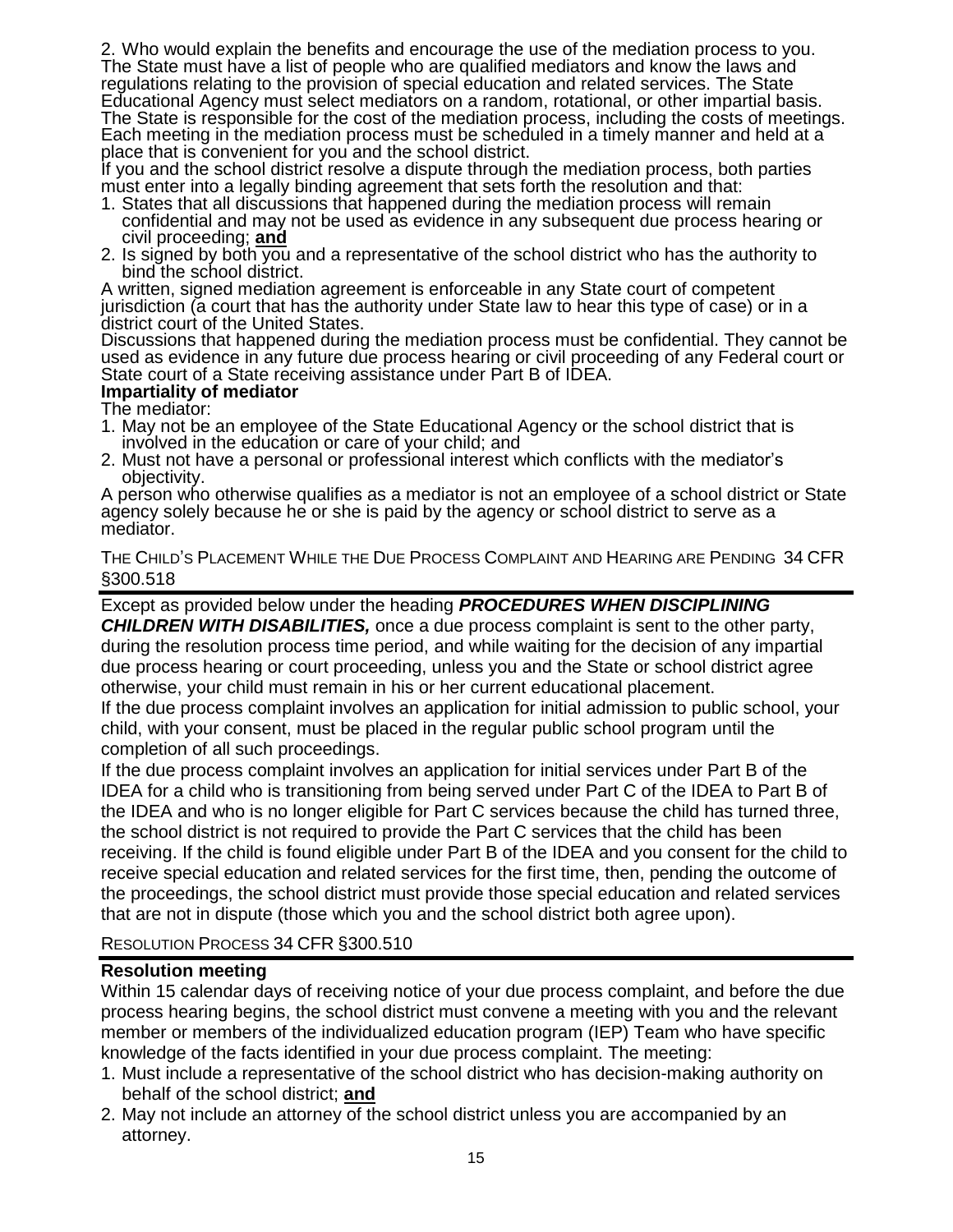You and the school district determine the relevant members of the IEP Team to attend the meeting.

The purpose of the meeting is for you to discuss your due process complaint, and the facts that form the basis of the complaint, so that the school district has the opportunity to resolve the dispute.

The resolution meeting is not necessary if:

1. You and the school district agree in writing to waive the meeting; **or**

2. You and the school district agree to use the mediation process, as described under the heading *Mediation*.

#### **Resolution period**

If the school district has not resolved the due process complaint to your satisfaction within 30 calendar days of the receipt of the due process complaint (during the time period for the resolution process), the due process hearing may occur.

The 45-calendar-day timeline for issuing a final decision begins at the expiration of the 30 calendar-day resolution period, with certain exceptions for adjustments made to the 30 calendar-day resolution period, as described below.

Except where you and the school district have both agreed to waive the resolution process or to use mediation, your failure to participate in the resolution meeting will delay the timelines for the resolution process and due process hearing until you agree to participate in a meeting. If after making reasonable efforts and documenting such efforts, the school district is not able to obtain your participation in the resolution meeting, the school district may, at the end of the 30-calendar-day resolution period, request that a hearing officer dismiss your due process complaint. Documentation of such efforts must include a record of the school district's attempts to arrange a mutually agreed upon time and place, such as:

- 1. Detailed records of telephone calls made or attempted and the results of those calls;
- 2. Copies of correspondence sent to you and any responses received; and
- 3. Detailed records of visits made to your home or place of employment and the results of those visits.

If the school district fails to hold the resolution meeting within 15 calendar days of receiving notice of your due process complaint **or** fails to participate in the resolution meeting, you may ask a hearing officer to order that the 45-calendar-day due process hearing timeline begin.

#### **Adjustments to the 30-calendar-day resolution period**

If you and the school district agree in writing to waive the resolution meeting, then the 45 calendar-day timeline for the due process hearing starts the next day.

After the start of mediation or the resolution meeting and before the end of the 30-calendarday resolution period, if you and the school district agree in writing that no agreement is possible, then the 45-calendar-day timeline for the due process hearing starts the next day. If you and the school district agree to use the mediation process, at the end of the 30 calendar-day resolution period, both parties can agree in writing to continue the mediation until an agreement is reached. However, if either you or the school district withdraws from the mediation process, then the 45-calendar-day timeline for the due process hearing starts the next day.

#### **Written settlement agreement**

If a resolution to the dispute is reached at the resolution meeting, you and the school district must enter into a legally binding agreement that is:

- 1. Signed by you and a representative of the school district who has the authority to bind the school district; **and**
- 2. Enforceable in any state court of competent jurisdiction (a state court that has authority to hear this type of case) or in a district court of the United States or by the State Educational Agency, if your state has another mechanism or procedures that permit parties to seek enforcement of resolution agreements.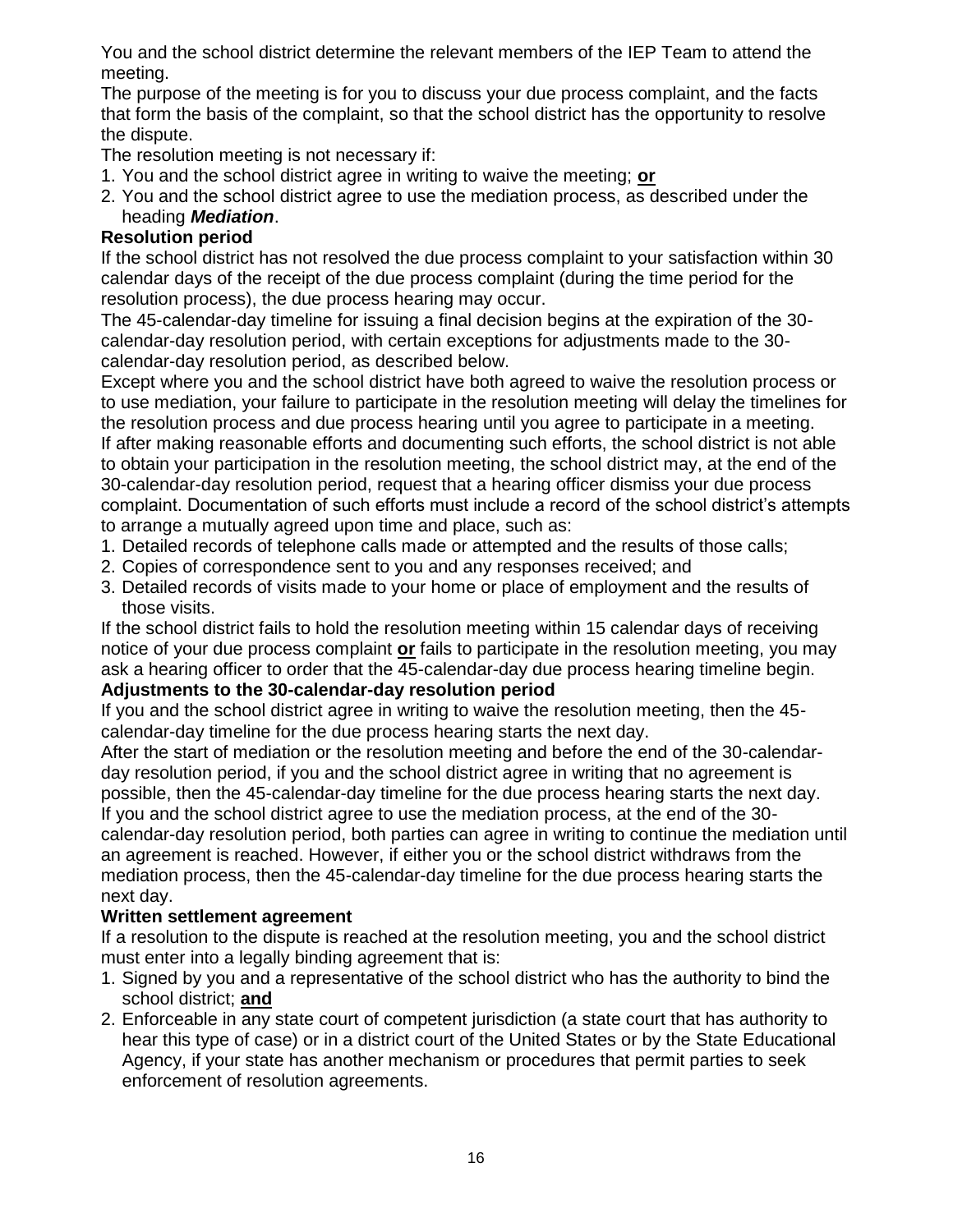#### **Agreement review period**

If you and the school district enter into an agreement as a result of a resolution meeting, either party (you or the school district) may void the agreement within 3 business days of the time that both you and the school district signed the agreement.

#### **HEARINGS ON DUE PROCESS COMPLAINTS**

#### IMPARTIAL DUE PROCESS HEARING 34 CFR §300.511

#### **General**

Whenever a due process complaint is filed, you or the school district involved in the dispute must have an opportunity for an impartial due process hearing, as described in the *Due Process Complaint* and *Resolution Process* sections.

#### **Impartial hearing officer**

At a minimum, a hearing officer:

- 1. Must not be an employee of the State Educational Agency or the school district that is involved in the education or care of the child. However, a person is not an employee of the agency solely because he/she is paid by the agency to serve as a hearing officer;
- 2. Must not have a personal or professional interest that conflicts with the hearing officer's objectivity in the hearing;
- 3. Must be knowledgeable and understand the provisions of the IDEA, and Federal and State regulations pertaining to the IDEA, and legal interpretations of the IDEA by Federal and State courts; **and**
- 4. Must have the knowledge and ability to conduct hearings, and to make and write decisions, consistent with appropriate, standard legal practice.

The State Educational Agency must keep a list of those persons who serve as hearing officers that includes a statement of the qualifications of each hearing officer.

#### **Subject matter of due process hearing**

The party (you or the school district) that requests the due process hearing may not raise issues at the due process hearing that were not addressed in the due process complaint, unless the other party agrees.

#### **Timeline for requesting a hearing**

You or the school district must request an impartial hearing on a due process complaint within one year of the date you or the school district knew or should have known about the issue addressed in the complaint.

#### **Exceptions to the timeline**

The above timeline does not apply to you if you could not file a due process complaint because:

- 1. The school district specifically misrepresented that it had resolved the problem or issue that you are raising in your complaint; **or**
- 2. The school district withheld information from you that it was required to provide to you under Part B of the IDEA.

#### HEARING RIGHTS 34 CFR §300.512

#### **General**

Any party to a due process hearing (including a hearing relating to disciplinary procedures) has the right to:

- 1. Be accompanied and advised by a lawyer and/or persons with special knowledge or training regarding the problems of children with disabilities;
- 2. Present evidence and confront, cross-examine, and require the attendance of witnesses;
- 3. Prohibit the introduction of any evidence at the hearing that has not been disclosed to that party at least five business days before the hearing;
- 4. Obtain a written, or, at your option, electronic, word-for-word record of the hearing; **and**
- 5. Obtain written, or, at your option, electronic findings of fact and decisions.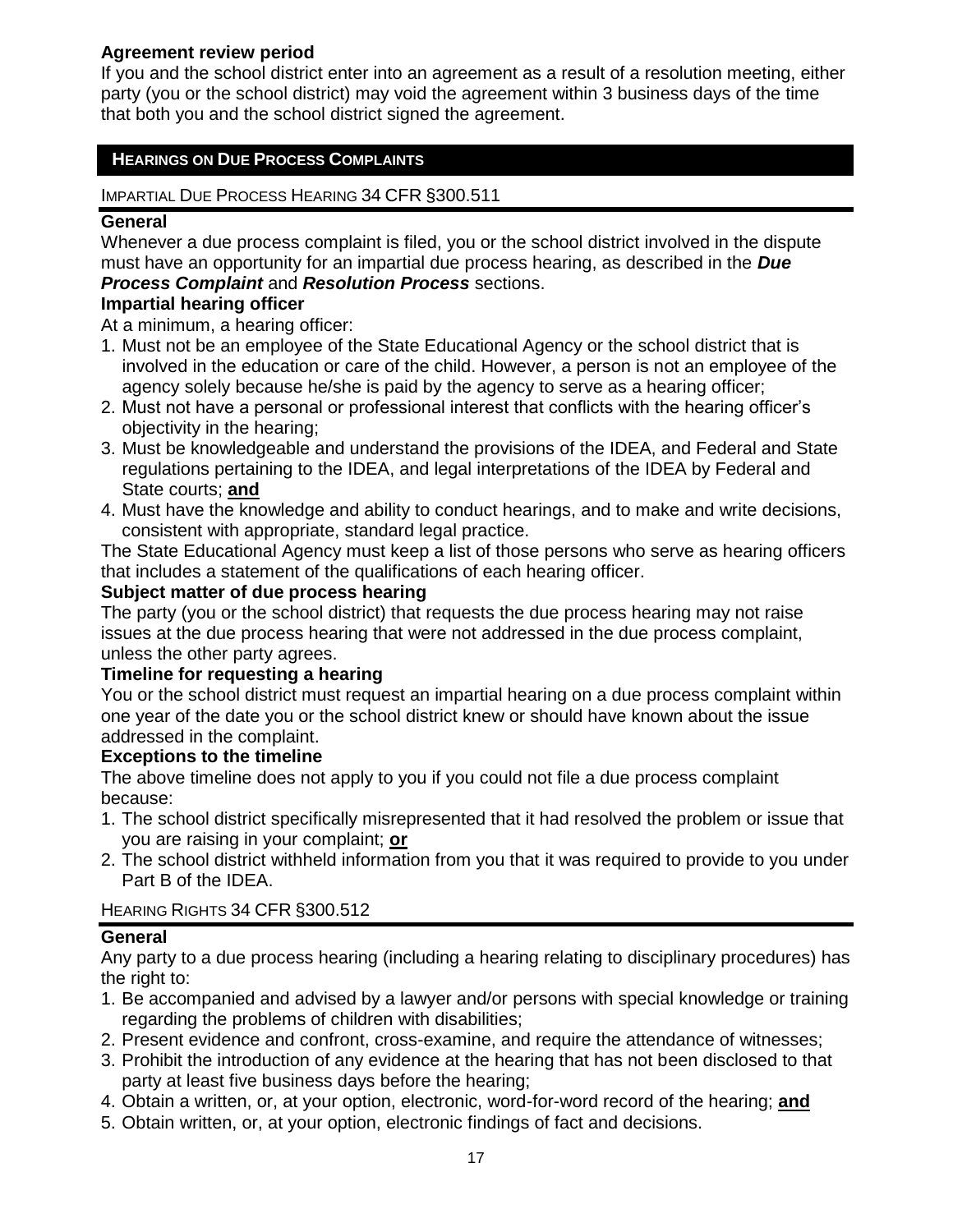#### **Additional disclosure of information**

At least five business days prior to a due process hearing, you and the school district must disclose to each other all evaluations completed by that date and recommendations based on those evaluations that you or the school district intend to use at the hearing.

A hearing officer may prevent any party that fails to comply with this requirement from introducing the relevant evaluation or recommendation at the hearing without the consent of the other party.

#### **Parental rights at hearings**

You must be given the right to:

- 1. Have your child present;
- 2. Open the hearing to the public; **and**

3. Have the record of the hearing, the findings of fact and decisions provided to you at no cost.

#### HEARING DECISIONS 34 CFR §300.513

#### **Decision of hearing officer**

A hearing officer's decision on whether your child received a free appropriate public education (FAPE) must be based on substantive grounds.

In matters alleging a procedural violation, a hearing officer may find that your child did not receive FAPE only if the procedural inadequacies:

- 1. Interfered with your child's right to a free appropriate public education (FAPE);
- 2. Significantly interfered with your opportunity to participate in the decision-making process regarding the provision of a free appropriate public education (FAPE) to your child; **or**
- 3. Caused a deprivation of an educational benefit.

#### **Construction clause**

None of the provisions described above can be interpreted to prevent a hearing officer from ordering a school district to comply with the requirements in the procedural safeguards section of the Federal regulations under Part B of the IDEA (34 CFR §§300.500 through 300.536).

#### **Separate request for a due process hearing**

Nothing in the procedural safeguards section of the Federal regulations under Part B of the IDEA (34 CFR §§300.500 through 300.536) can be interpreted to prevent you from filing a separate due process complaint on an issue separate from a due process complaint already filed.

#### **Findings and decision to advisory panel and general public**

The State Educational Agency after deleting any personally identifiable information, must:

- 1. Provide the findings and decisions in the due process hearing or appeal to the State special education advisory panel; **and**
- 2. Make those findings

#### **APPEALS**

#### FINALITY OF DECISION; APPEAL; IMPARTIAL REVIEW 34 CFR §300.514

#### **Finality of hearing decision**

A decision made in a due process hearing (including a hearing relating to disciplinary procedures) is final, except that any party involved in the hearing (you or the school district) may appeal the decision by bringing a civil action, as described below.

TIMELINES AND CONVENIENCE OF HEARING AND REVIEWS 34 CFR §300.515

The State Educational Agency must ensure that not later than 45 calendar days after the expiration of the 30-calendar-day period for resolution meetings **or**, as described under the sub-heading *Adjustments to the 30-calendar-day resolution period,* not later than 45 calendar days after the expiration of the adjusted time period:

- 1. A final decision is reached in the hearing; **and**
- 2. A copy of the decision is mailed to each of the parties.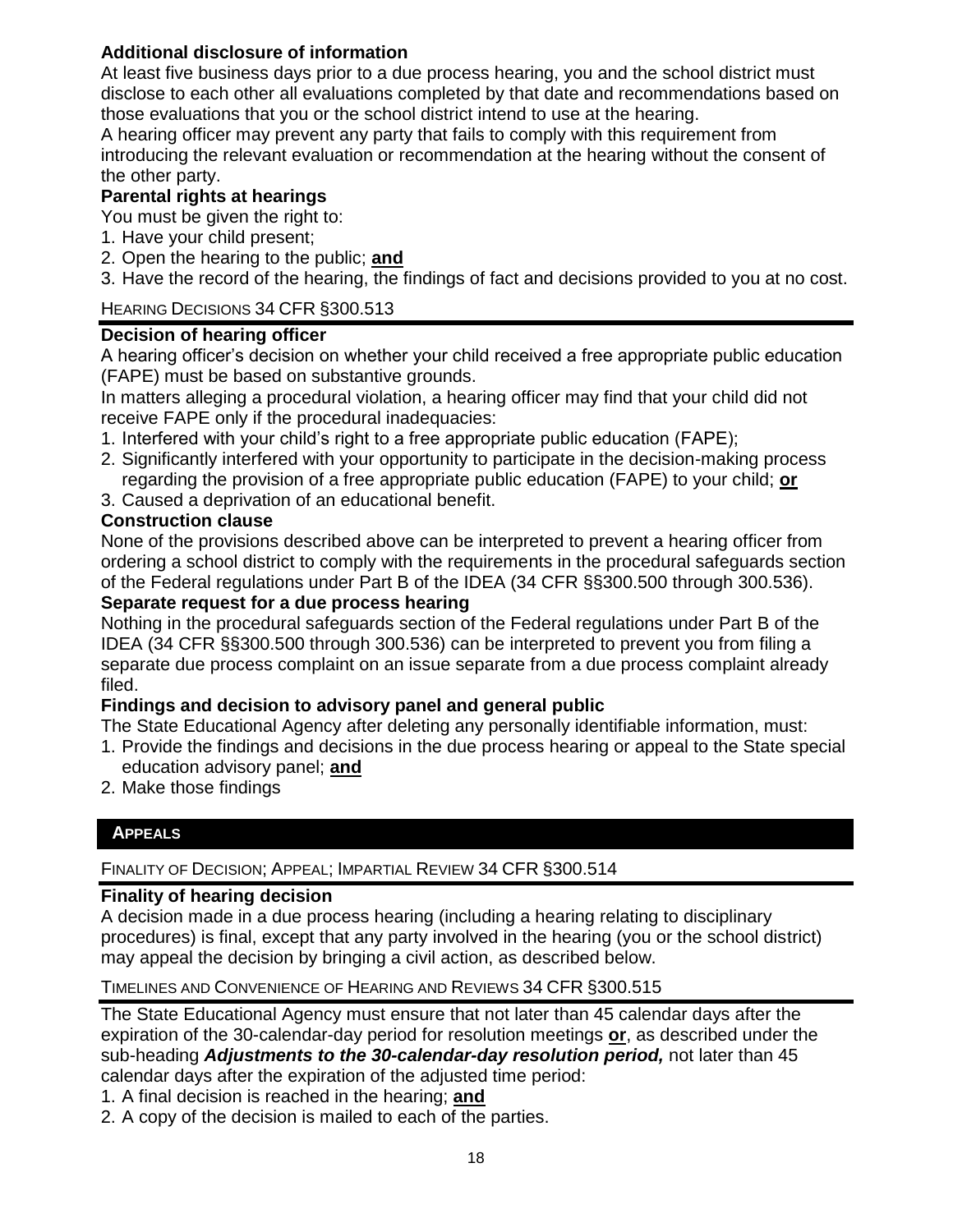A hearing officer may grant specific extensions of time beyond the 45-calendar-day time period described above at the request of either party.

Each hearing must be conducted at a time and place that is reasonably convenient to you and your child.

#### CIVIL ACTIONS, INCLUDING THE TIME PERIOD IN WHICH TO FILE THOSE ACTIONS 34 CFR §300.516

Any party (you or the school district) who does not agree with the findings and decision in the due process hearing (including a hearing relating to disciplinary procedures) has the right to bring a civil action with respect to the matter that was the subject of the due process hearing. The action may be brought in a State court of competent jurisdiction (a State court that has authority to hear this type of case) or in a district court of the United States without regard to the amount in dispute.

#### **Time limitation**

The party (you or the school district) bringing the action shall have 45 calendar days after the decision is mailed to you.

#### **Additional procedures**

In any civil action, the court:

- 1. Receives the records of the administrative proceedings;
- 2. Hears additional evidence at your request or at the school district's request; **and**
- 3. Bases its decision on the preponderance of the evidence and grants the relief that the court determines to be appropriate.

#### **Jurisdiction of district courts**

The district courts of the United States have authority to rule on actions brought under Part B of the IDEA without regard to the amount in dispute.

#### **Rule of construction**

Nothing in Part B of the IDEA restricts or limits the rights, procedures, and remedies available under the U.S. Constitution, the Americans with Disabilities Act of 1990, Title V of the Rehabilitation Act of 1973 (Section 504), or other Federal laws protecting the rights of children with disabilities, except that before the filing of a civil action under these laws seeking relief that is also available under Part B of the IDEA, the due process procedures described above must be exhausted to the same extent as would be required if the party filed the action under Part B of the IDEA. This means that you may have remedies available under other laws that overlap with those available under the IDEA, but in general, to obtain relief under those other laws, you must first use the available administrative remedies under the IDEA (i.e., the due process complaint, resolution meeting, and impartial due process hearing procedures) before going directly into court.

#### ATTORNEYS' FEES 34 CFR §300.517

#### **General**

In any action or proceeding brought under Part B of the IDEA, if you prevail, the court, in its discretion, may award reasonable attorneys' fees as part of the costs to you.

In any action or proceeding brought under Part B of the IDEA, the court, in its discretion, may award reasonable attorneys' fees as part of the costs to a prevailing State Educational Agency or school district, to be paid by your attorney, if the attorney: (a) filed a complaint or court case that the court finds is frivolous, unreasonable, or without foundation; **or** (b) continued to litigate after the litigation clearly became frivolous, unreasonable, or without foundation; **or** In any action or proceeding brought under Part B of the IDEA, the court, in its discretion, may award reasonable attorneys' fees as part of the costs to a prevailing State Educational Agency or school district, to be paid by you or your attorney, if your request for a due process hearing or later court case was presented for any improper purpose, such as to harass, to cause unnecessary delay, or to unnecessarily increase the cost of the action or proceeding.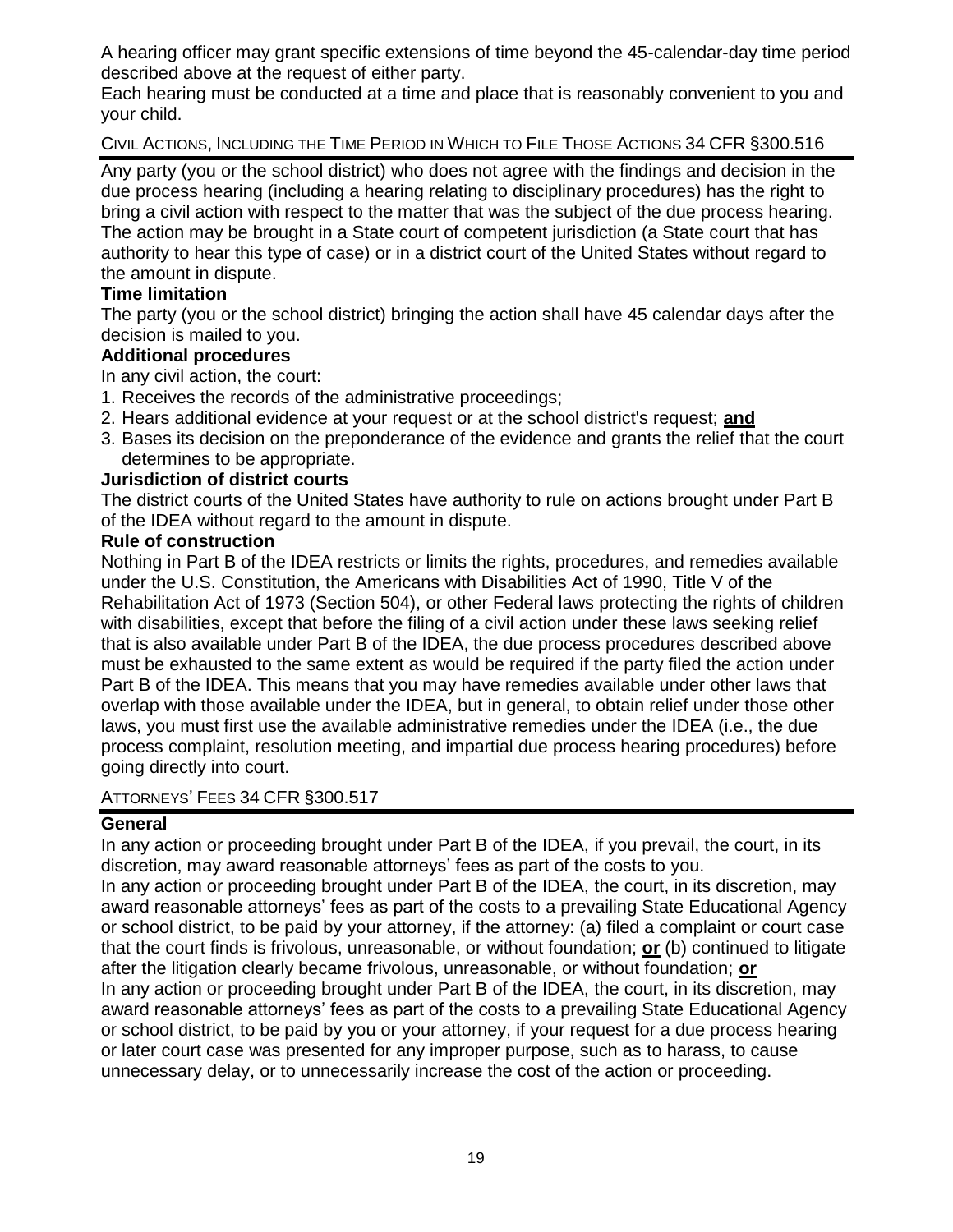#### **Award of fees**

A court awards reasonable attorneys' fees as follows:

- 1. Fees must be based on rates prevailing in the community in which the action or hearing arose for the kind and quality of services furnished. No bonus or multiplier may be used in calculating the fees awarded.
- 2. Fees may not be awarded and related costs may not be reimbursed in any action or proceeding under Part B of the IDEA for services performed after a written offer of settlement to you if:
	- a. The offer is made within the time prescribed by Rule 68 of the Federal Rules of Civil Procedure or, in the case of a due process hearing or State-level review, at any time more than 10 calendar days before the proceeding begins;
	- b. The offer is not accepted within 10 calendar days; **and**
	- c. The court or administrative hearing officer finds that the relief finally obtained by you is not more favorable to you than the offer of settlement. Despite these restrictions, an award of attorneys' fees and related costs may be made to you if you prevail and you were substantially justified in rejecting the settlement offer.
- 3. Fees may not be awarded relating to any meeting of the individualized education program (IEP) Team unless the meeting is held as a result of an administrative proceeding or court action.
- 4. Fees also may not be awarded for a mediation as described under the heading Mediation. A resolution meeting, as described under the heading *Resolution meeting*, is not considered a meeting convened as a result of an administrative hearing or court action, and also is not considered an administrative hearing or court action for purposes of these attorneys' fees provisions.

The court reduces, as appropriate, the amount of the attorneys' fees awarded under Part B of the IDEA, if the court finds that:

- 1. You, or your attorney, during the course of the action or proceeding, unreasonably delayed the final resolution of the dispute;
- 2. The amount of the attorneys' fees otherwise authorized to be awarded unreasonably exceeds the hourly rate prevailing in the community for similar services by attorneys of reasonably similar skill, reputation, and experience;
- 3. The time spent and legal services furnished were excessive considering the nature of the action or proceeding; **or**
- 4. The attorney representing you did not provide to the school district the appropriate information in the due process request notice as described under the heading *Due Process Complaint*.

However, the court may not reduce fees if the court finds that the State or school district unreasonably delayed the final resolution of the action or proceeding or there was a violation under the procedural safeguards provisions of Part B of the IDEA.

#### **PROCEDURES WHEN DISCIPLINING CHILDREN WITH DISABILITIES**

#### AUTHORITY OF SCHOOL PERSONNEL 34 CFR §300.530

#### **Case-by-case determination**

School personnel may consider any unique circumstances on a case-by-case basis, when determining whether a change of placement, made in accordance with the following requirements related to discipline, is appropriate for a child with a disability who violates a school code of student conduct.

#### **General**

To the extent that they also take such action for children without disabilities, school personnel may suspend a child with a disability who violates a code of student conduct for up to **5 school days** in a row or for up to **10 school days in** row if notice of expulsion is given. Also, if notice of expulsion is given and an IEP team determines the child's conduct is not a manifestation, school personnel may suspend a child with a disability for up to **15 school days** in a row. School personnel may also impose additional removals of the child of not more than 10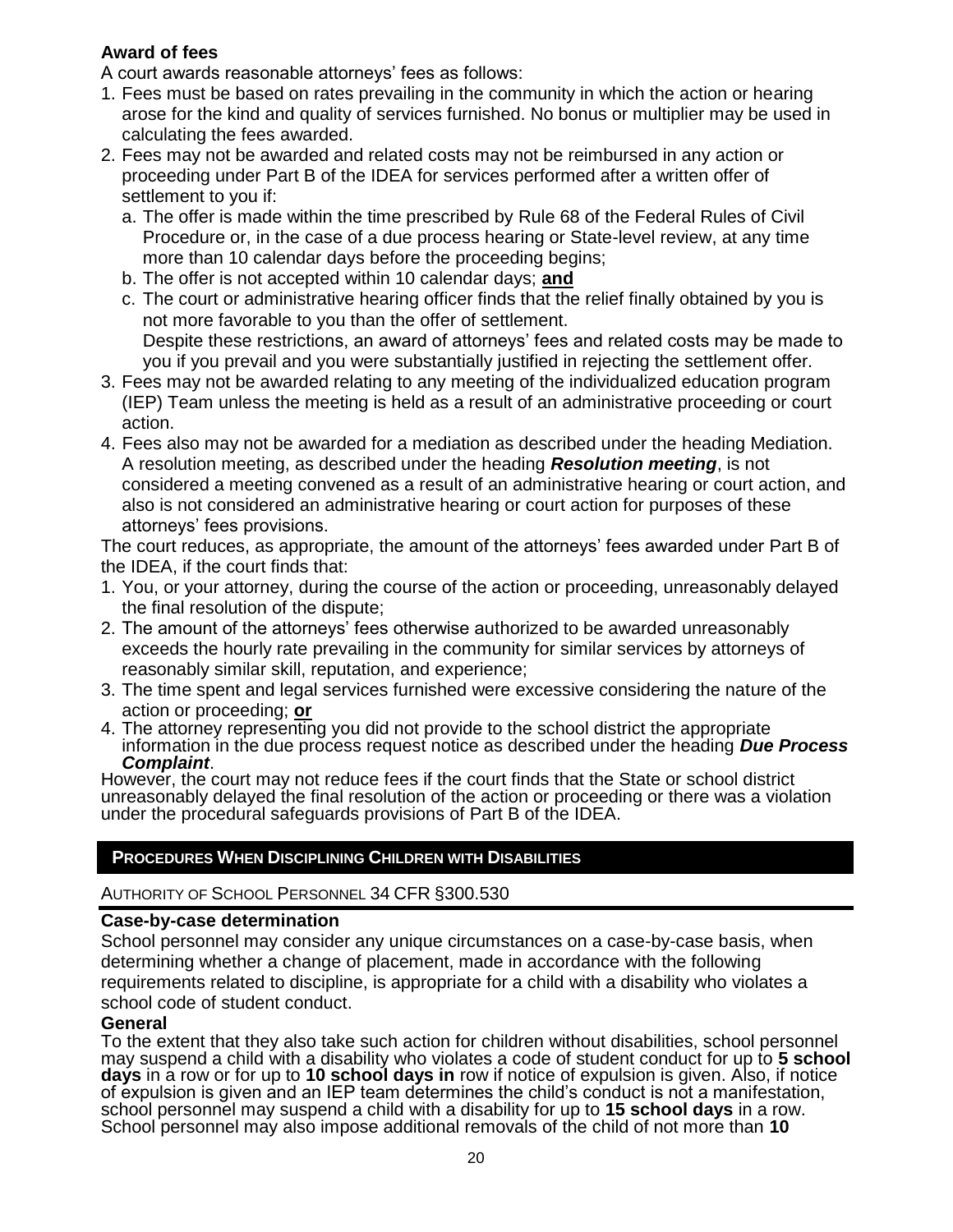**school days** in a row in that same school year for separate incidents of misconduct, as long as those removals do not constitute a change of placement (see *Change of Placement Because of Disciplinary Removals* for the definition, below).

Once a child with a disability has been removed from his or her current placement for a total of **10 school days** in the same school year, the school district must, during any subsequent days of removal in that school year, provide services to the extent required below under the subheading *Services*.

#### **Additional authority**

If the behavior that violated the student code of conduct was not a manifestation of the child's disability (see *Manifestation determination*, below) and the disciplinary change of placement would exceed **10 school days** in a row, school personnel may apply the disciplinary procedures to that child with a disability in the same manner and for the same duration as it would to children without disabilities, except that the school must provide services to that child as described below under *Services*. The child's IEP Team determines the interim alternative educational setting for such services.

#### **Services**

The services that must be provided to a child with a disability who has been removed from the child's current placement may be provided in an interim alternative educational setting. A school district is only required to provide services to a child with a disability who has been removed from his or her current placement for **10 school days or less** in that school year, if it provides services to a child without disabilities who has been similarly removed.

A child with a disability who is removed from the child's current placement for **more than 10 school days** must:

- 1. Continue to receive educational services, so as to enable the child to continue to participate in the general education curriculum, although in another setting, and to progress toward meeting the goals set out in the child's IEP; **and**
- 2. Receive, as appropriate, a functional behavioral assessment, and behavioral intervention services and modifications, that are designed to address the behavior violation so that it does not happen again.

After a child with a disability has been removed from his or her current placement for **10 school days** in that same school year, and **if** the current removal is for **10 school days** in a row or less **and** if the removal is not a change of placement (see definition below), **then** school personnel, in consultation with at least one of the child's teachers, determine the extent to which services are needed to enable the child to continue to participate in the general education curriculum, although in another setting, and to progress toward meeting the goals set out in the child's IEP.

If the removal is a change of placement (see definition below), the child's IEP Team determines the appropriate services to enable the child to continue to participate in the general education curriculum, although in another setting, and to progress toward meeting the goals set out in the child's IEP.

#### **Manifestation determination**

Within **10 school days** of any decision to change the placement of a child with a disability because of a violation of a code of student conduct (except for a removal that is for **10 school days** in a row or less and not a change of placement), the school district, the parent, and relevant members of the IEP Team (as determined by the parent and the school district) must review all relevant information in the student's file, including the child's IEP, any teacher observations, and any relevant information provided by the parents to determine:

- 1. If the conduct in question was caused by, or had a direct and substantial relationship to, the child's disability; **or**
- 2. If the conduct in question was the direct result of the school district's failure to implement the child's IEP.

If the school district, the parent, and relevant members of the child's IEP Team determine that either of those conditions was met, the conduct must be determined to be a manifestation of the child's disability.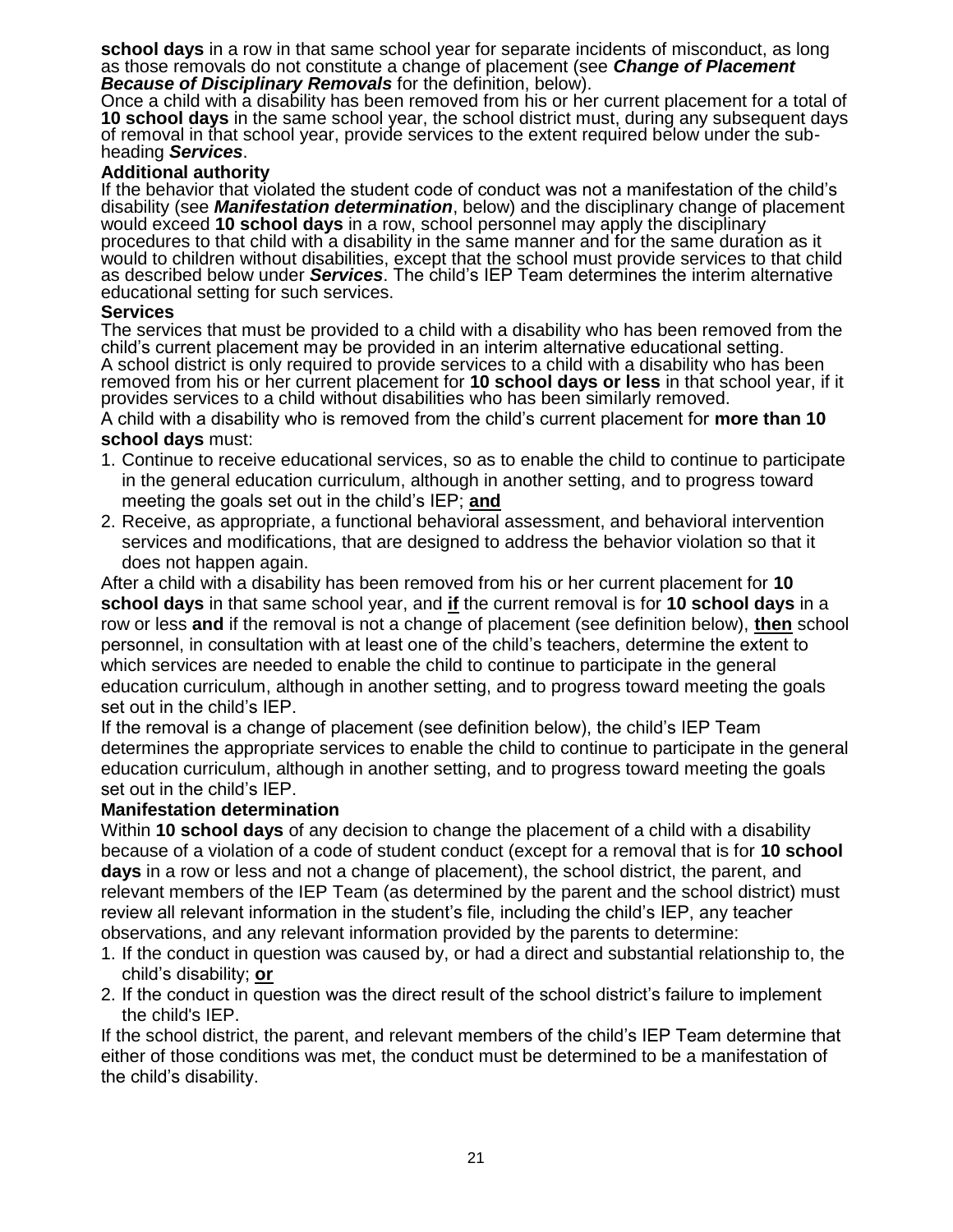If the school district, the parent, and relevant members of the child's IEP Team determine that the conduct in question was the direct result of the school district's failure to implement the IEP, the school district must take immediate action to remedy those deficiencies.

#### **Determination that behavior was a manifestation of the child's disability**

If the school district, the parent, and relevant members of the IEP Team determine that the conduct was a manifestation of the child's disability, the IEP Team must either:

- 1. Conduct a functional behavioral assessment, unless the school district had conducted a functional behavioral assessment before the behavior that resulted in the change of placement occurred, and implement a behavioral intervention plan for the child; **or**
- 2. If a behavioral intervention plan already has been developed, review the behavioral intervention plan, and modify it, as necessary, to address the behavior.

Except as described below under the sub-heading *Special circumstances*, the school district must return the child to the placement from which the child was removed, unless the parent and the district agree to a change of placement as part of the modification of the behavioral intervention plan.

#### **Special circumstances**

Whether or not the behavior was a manifestation of the child's disability, school personnel may remove a student to an interim alternative educational setting (determined by the child's IEP Team) for up to 45 school days, if the child:

- 1. Carries a weapon (see the definition below) to school or has a weapon at school, on school premises, or at a school function under the jurisdiction of the State Educational Agency or a school district;
- 2. Knowingly has or uses illegal drugs (see the definition below), or sells or solicits the sale of a controlled substance, (see the definition below), while at school, on school premises, or at a school function under the jurisdiction of the State Educational Agency or a school district; **or**
- 3. Has inflicted serious bodily injury (see the definition below) upon another person while at school, on school premises, or at a school function under the jurisdiction of the State Educational Agency or a school district.

#### **Definitions**

*Controlled substance* means a drug or other substance identified under schedules I, II, III, IV, or V in section 202(c) of the Controlled Substances Act (21 U.S.C. 812(c)).

*Illegal drug* means a controlled substance; but does not include a controlled substance that is legally possessed or used under the supervision of a licensed health-care professional or that is legally possessed or used under any other authority under that Act or under any other provision of Federal law.

Serious bodily injury has the meaning given the term "serious bodily injury" under paragraph (3) of subsection (h) of section 1365 of title 18, United States Code.

Weapon has the meaning given the term "dangerous weapon" under paragraph (2) of the first subsection (g) of section 930 of title 18, United States Code.

#### **Notification**

On the date it makes the decision to make a removal that is a change of placement of the child because of a violation of a code of student conduct, the school district must notify the parents of that decision, and provide the parents with a procedural safeguards notice.

#### CHANGE OF PLACEMENT BECAUSE OF DISCIPLINARY REMOVALS 34 CFR §300.536

A removal of a child with a disability from the child's current educational placement is a **change of placement** if:

- 1. The removal is for more than 10 school days in a row; **or**
- 2. The child has been subjected to a series of removals that constitute a pattern because:
	- a. The series of removals total more than 10 school days in a school year;
	- b. The child's behavior is substantially similar to the child's behavior in previous incidents that resulted in the series of removals;
	- c. Of such additional factors as the length of each removal, the total amount of time the child has been removed, and the proximity of the removals to one another; **and**

Whether a pattern of removals constitutes a change of placement is determined on a case-bycase basis by the school district and, if challenged, is subject to review through due process and judicial proceedings.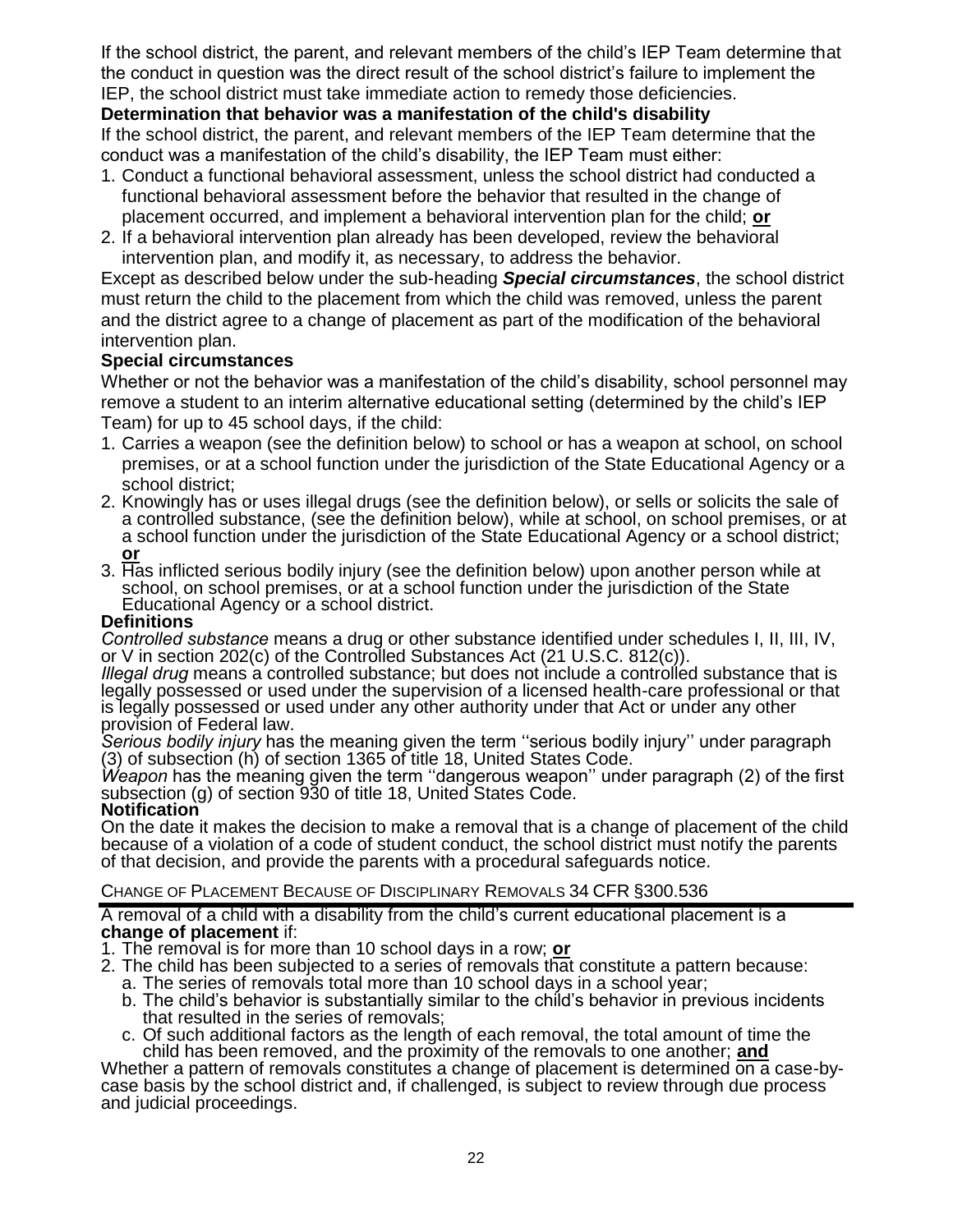The individualized education program (IEP) Team must determine the interim alternative educational setting for removals that are **changes of placement**, and removals under the headings *Additional authority* and *Special circumstances*, above.

#### APPEAL 34 CFR § 300.532

#### **General**

The parent of a child with a disability may file a due process complaint (see above) to request a due process hearing if he or she disagrees with:

1. Any decision regarding placement made under these discipline provisions; **or** 2. The manifestation determination described above.

The school district may file a due process complaint (see above) to request a due process hearing if it believes that maintaining the current placement of the child is substantially likely to result in injury to the child or to others.

#### **Authority of hearing officer**

A hearing officer that meets the requirements described under the sub-heading *Impartial*  **Hearing Officer** must conduct the due process hearing and make a decision. The hearing officer may:

- 1. Return the child with a disability to the placement from which the child was removed if the hearing officer determines that the removal was a violation of the requirements described under the heading *Authority of School Personnel*, or that the child's behavior was a manifestation of the child's disability; **or**
- 2. Order a change of placement of the child with a disability to an appropriate interim alternative educational setting for not more than 45 school days if the hearing officer determines that maintaining the current placement of the child is substantially likely to result in injury to the child or to others.

These hearing procedures may be repeated, if the school district believes that returning the child to the original placement is substantially likely to result in injury to the child or to others. Whenever a parent or a school district files a due process complaint to request such a hearing, a hearing must be held that meets the requirements described under the headings *Due* 

*Process Complaint Procedures, Hearings on Due Process Complaints*, except as follows:

- 1. The State Educational Agency or school district must arrange for an expedited due process hearing, which must occur within **20** school days of the date the hearing is requested and must result in a determination within **10** school days after the hearing.
- 2. Unless the parents and the school district agree in writing to waive the meeting, or agree to use mediation, a resolution meeting must occur within **seven** calendar days of receiving notice of the due process complaint. The hearing may proceed unless the matter has been resolved to the satisfaction of both parties within **15** calendar days of receipt of the due process complaint.
- 3. A State may establish different procedural rules for expedited due process hearings than it has established for other due process hearings, but except for the timelines, those rules must be consistent with the rules in this document regarding due process hearings.

A party may appeal the decision in an expedited due process hearing in the same way as they may for decisions in other due process hearings (see *Appeals*, above).

#### PLACEMENT DURING APPEALS 34 CFR §300.533

When, as described above, the parent or school district has filed a due process complaint related to disciplinary matters, the child must (unless the parent and the State Educational Agency or school district agree otherwise) remain in the interim alternative educational setting pending the decision of the hearing officer, or until the expiration of the time period of removal as provided for and described under the heading *Authority of School Personnel*, whichever occurs first.

PROTECTIONS FOR CHILDREN NOT YET ELIGIBLE FOR SPECIAL EDUCATION AND RELATED SERVICES 34 CFR §300.534

#### **General**

If a child has not been determined eligible for special education and related services and violates a code of student conduct, but the school district had knowledge (as determined below) before the behavior that brought about the disciplinary action occurred, that the child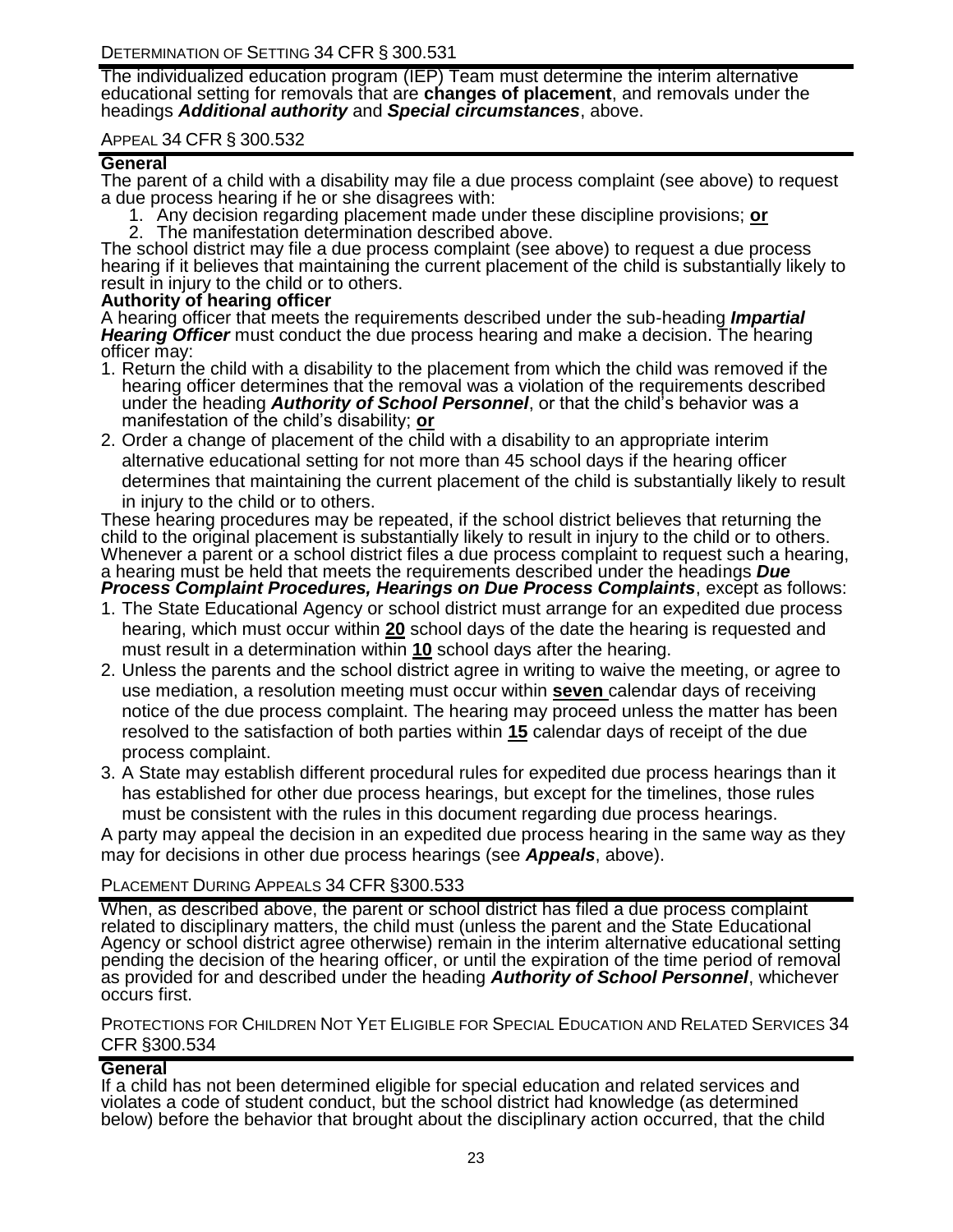was a child with a disability, then the child may assert any of the protections described in this notice.

#### **Basis of knowledge for disciplinary matters**

A school district must be deemed to have knowledge that a child is a child with a disability if, before the behavior that brought about the disciplinary action occurred:

- 1. The parent of the child expressed concern in writing that the child is in need of special education and related services to supervisory or administrative personnel of the appropriate educational agency, or a teacher of the child;
- 2. The parent requested an evaluation related to eligibility for special education and related services under Part B of the IDEA; **or**
- 3. The child's teacher, or other school district personnel expressed specific concerns about a pattern of behavior demonstrated by the child directly to the school district's director of special education or to other supervisory personnel of the school district.

#### **Exception**

A school district would not be deemed to have such knowledge if:

- 1. The child's parent has not allowed an evaluation of the child or refused special education services; **or**
- 2. The child has been evaluated and determined to not be a child with a disability under Part B of the IDEA.

#### **Conditions that apply if there is no basis of knowledge**

If prior to taking disciplinary measures against the child, a school district does not have knowledge that a child is a child with a disability, as described above under the sub-headings *Basis of knowledge for disciplinary matters* and *Exception*, the child may be subjected to the disciplinary measures that are applied to children without disabilities who engaged in comparable behaviors.

However, if a request is made for an evaluation of a child during the time period in which the child is subjected to disciplinary measures, the evaluation must be conducted in an expedited manner.

Until the evaluation is completed, the child remains in the educational placement determined by school authorities, which can include suspension or expulsion without educational services. If the child is determined to be a child with a disability, taking into consideration information from the evaluation conducted by the school district, and information provided by the parents, the school district must provide special education and related services in accordance with Part B of the IDEA, including the disciplinary requirements described above.

#### REFERRAL TO AND ACTION BY LAW ENFORCEMENT AND JUDICIAL AUTHORITIES 34 CFR §300.535

#### Part B of the IDEA does not:

- 1. Prohibit an agency from reporting a crime committed by a child with a disability to appropriate authorities; **or**
- 2. Prevent State law enforcement and judicial authorities from exercising their responsibilities with regard to the application of Federal and State law to crimes committed by a child with a disability.

#### **Transmittal of records**

If a school district reports a crime committed by a child with a disability, the school district:

- 1. Must ensure that copies of the child's special education and disciplinary records are transmitted for consideration by the authorities to whom the agency reports the crime; **and**
- 2. May transmit copies of the child's special education and disciplinary records only to the extent permitted by the Family Educational Rights and Privacy Act (FERPA).

#### **REQUIREMENTS FOR UNILATERAL PLACEMENT BY PARENTS OF CHILDREN IN PRIVATE SCHOOLS AT PUBLIC EXPENSE**

#### GENERAL 34 CFR §300.148

Part B of the IDEA does not require a school district to pay for the cost of education, including special education and related services, of your child with a disability at a private school or facility if the school district made a free appropriate public education (FAPE) available to your child and you choose to place the child in a private school or facility. However, the school district where the private school is located must include your child in the population whose